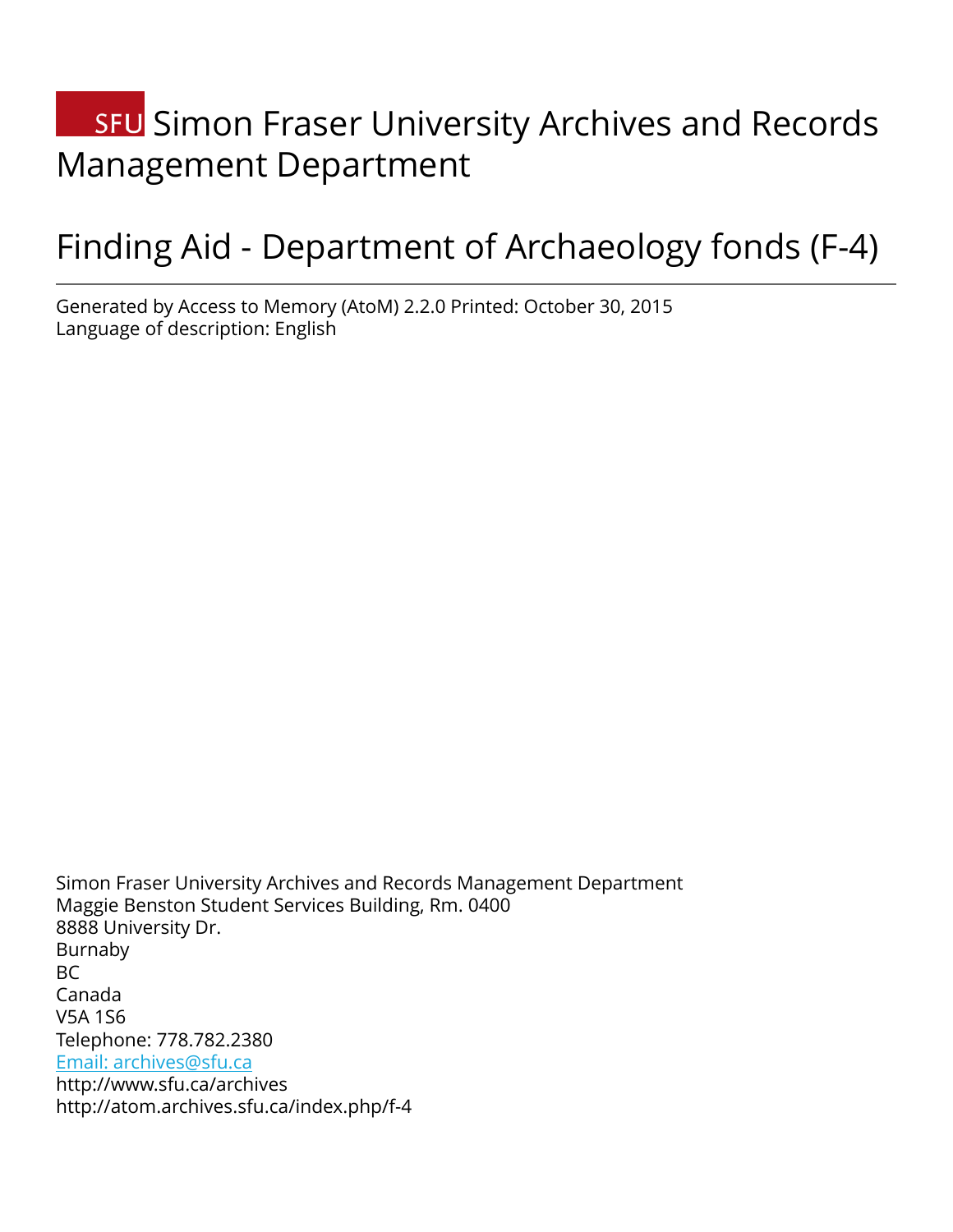# Table of contents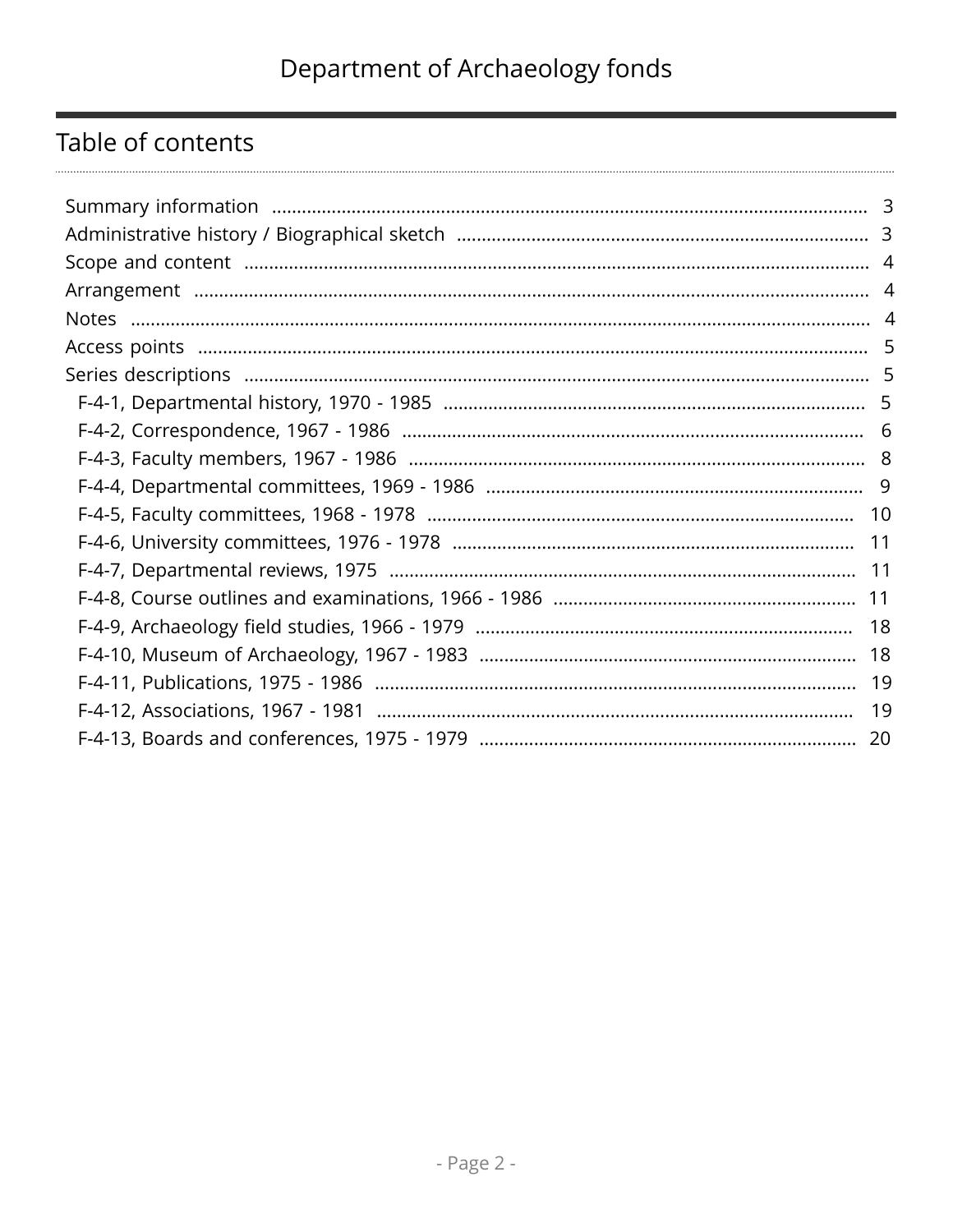<span id="page-2-0"></span>

| Repository:                                     | Simon Fraser University Archives and Records Management<br>Department |
|-------------------------------------------------|-----------------------------------------------------------------------|
| Title:                                          | Department of Archaeology fonds                                       |
| ID:                                             | $F-4$                                                                 |
| Date:                                           | 1966 - 1986 (date of creation)                                        |
| Physical description:                           | 3.5 m of textual records                                              |
| Dates of creation,<br>revision and<br>deletion: |                                                                       |

# <span id="page-2-1"></span>Administrative history / Biographical sketch

#### Note

The Department of Archaeology was originally established in 1965 as a program area within the Department of Political Science, Sociology and Anthropology (P.S.A.). In 1969, the Department was removed from P.S.A. to become an independent unit within the Faculty of Arts. In 1971, it became a full Department. The Department is responsible, through its Chair, for the promotion of research and the development and delivery of programs in the field of Archaeology. The Department is involved in interdisciplinary programs both within the University and with external bodies, including the Institute for Quaternary Research (IQR) and Continuing Studies and Distance Education programs.

The Department is organized administratively into a Chair, Departmental Assistant, and a number of standing committees. The Chair is the chief administrative officer, whose responsibilities include the management of the operational budget; faculty tenure, promotion and salary recommendations; teaching assignments, and representation of the Department to external bodies, including the Faculty, Senate and Board of Governors. The Chair reports directly to the Dean of Arts. The Departmental Assistant is responsible for much of the day-to-day administration and the management of the departmental budget, the scheduling of courses, the provision of liaison with administrative offices, and advising students. The Department also comprises the Museum of Archaeology and Ethnology, and the Radiocarbon Laboratory. The Museum Curator and Laboratory Manager reports directly to the Chair of the Department, who is the Director of each of these units and is therefore responsible for fiscal, administrative, and academic matters pertaining to them. The number and composition of departmental committees varied greatly over time. Long-standing committees include Appointments, Graduate Studies, Undergraduate Curriculum, and Tenure. There is also departmental representation on faculty and university committees, including the Faculty of Arts Curriculum committee and the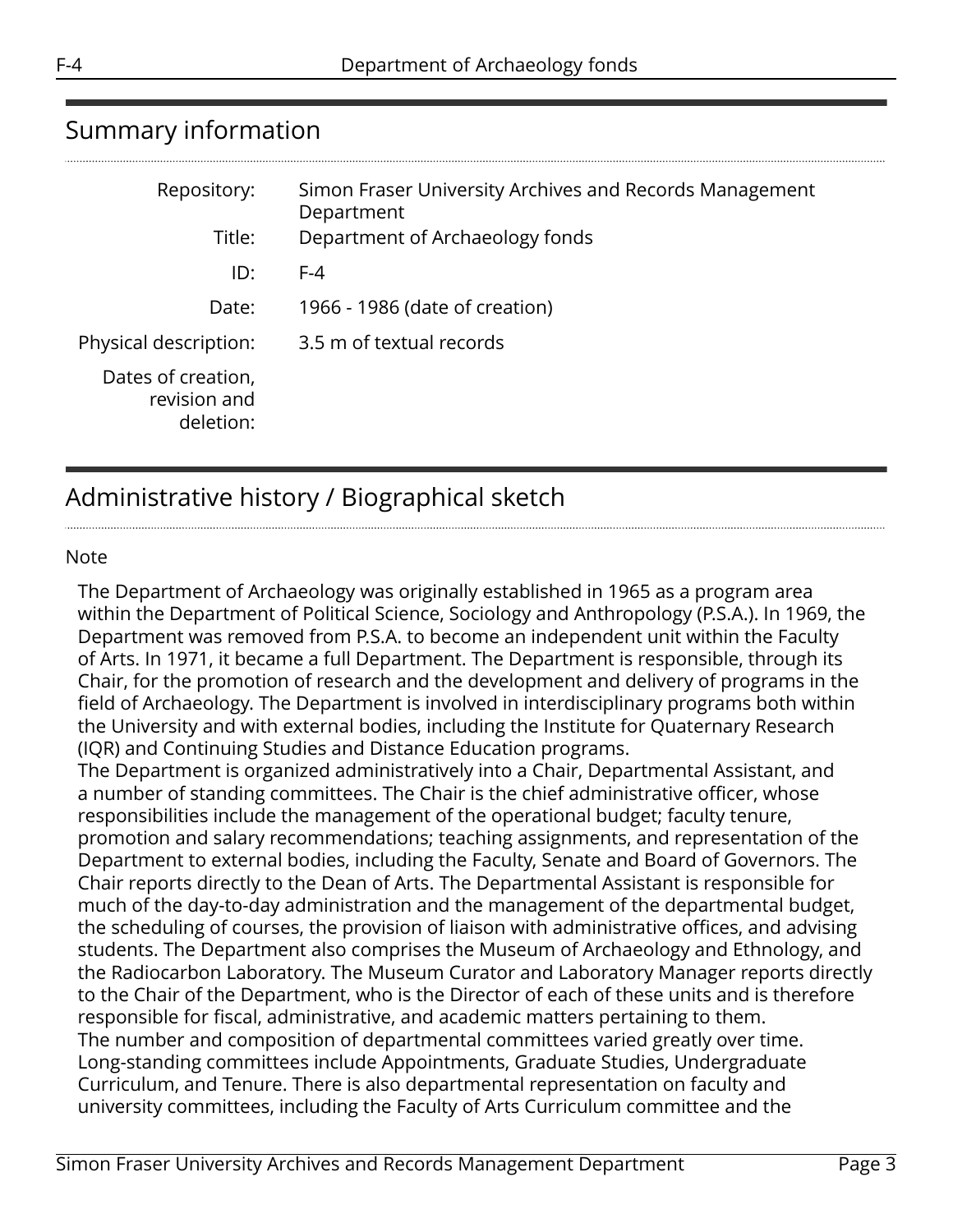University's Articulation committee. The Department also struck ad hoc committees, such as the Chairman's Search Committee, when required.

# <span id="page-3-0"></span>Scope and content

The fonds of the Department of Archaeology consists of records created and received in the course of the administration of the Department and the carrying out of its functions of providing instruction and promoting research. The activities documented include policy and procedures development; the planning, initiation and administration of curriculum and programs; departmental and faculty meetings; faculty salary, appointment, promotion and tenure deliberations; departmental reviews; and the publication of journals and reports. The types of documents include meeting agenda, correspondence, course outlines and examinations, an external review, faculty case files, memoranda, agenda and minutes of meetings, and reports.

# <span id="page-3-2"></span>Notes

### Title notes

Source of title proper: Title of the fonds is based on the name of the body.

## Immediate source of acquisition

The records were transferred in a number of annual accessions from the Department, beginning in 1981.

## <span id="page-3-1"></span>Arrangement

The materials were arranged by the archivist in 1989, with an accrual in 2003.

#### Restrictions on access

Some files may contain personal or confidential information. Access to these files may be restricted as required by law. Files marked 'pending review' must be reviewed by an archivist prior to release, and as a result of the review access restrictions may apply. Please see the file lists and consult the archivist for more details.

## Finding aids

File lists are available.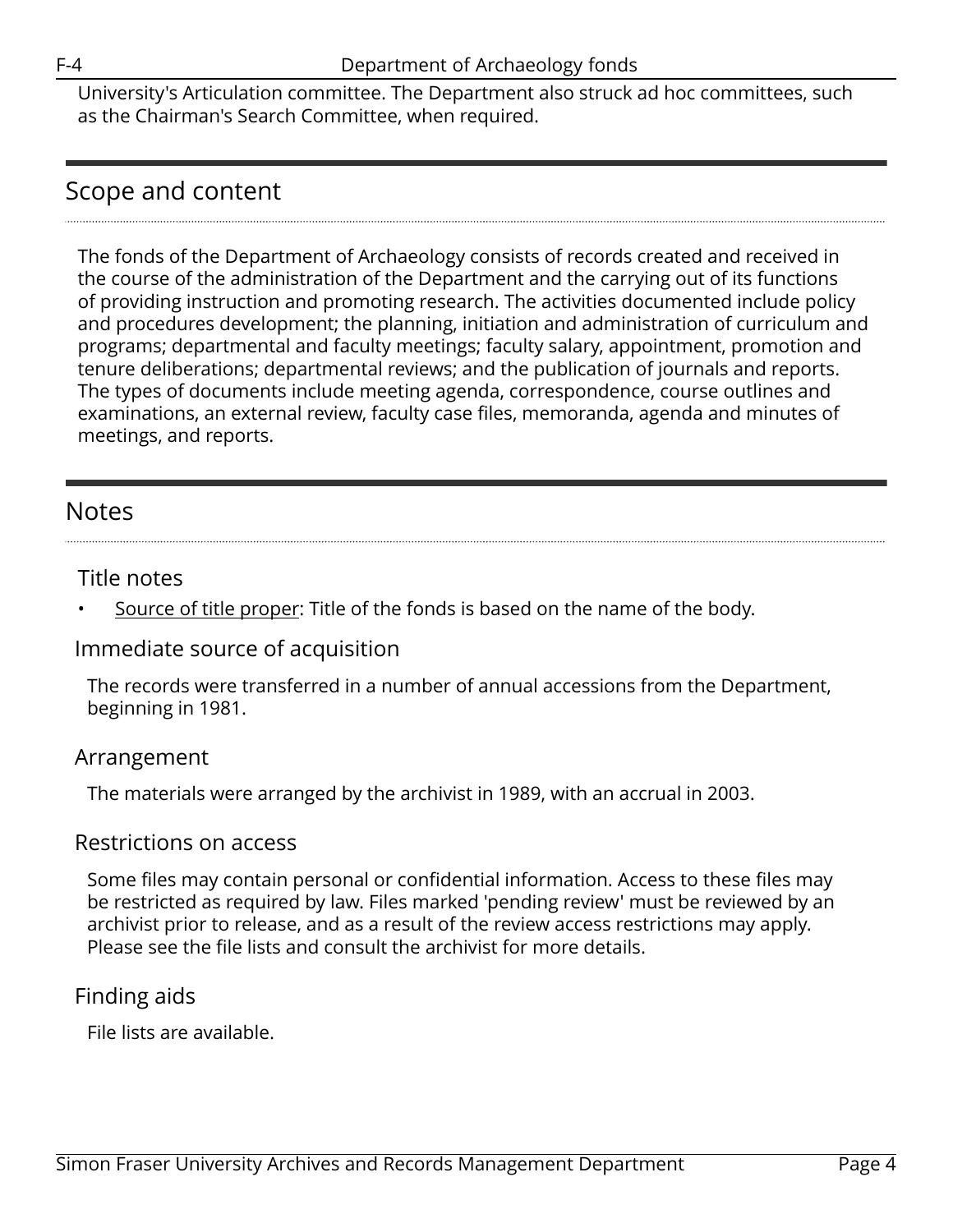### Related material

Consult the inventory to the Department of Political Science, Sociology and Anthropology fonds, F-20. Also consult the inventory to the Faculty of Arts fonds, F-2.

# Accruals

As of January 2012, 33 cm of additional material have been accessioned but not yet processed. Please consult an archivist for information about using these materials; restrictions may apply. Further accruals are expected.

## Other notes

- Publication status: published
- Level of detail: Full
- **Status description: Revised**

# <span id="page-4-0"></span>Access points

- Shutler, Richard, Jr. (subject)
- Carlson, Roy L. (subject)

# <span id="page-4-1"></span>Series descriptions

## <span id="page-4-2"></span>Series F-4-1: Departmental history

Date: 1970 - 1985 (date of creation)

Scope and content:

Series consists of records relating to the establishment of the department and its history. It includes proposals, reports, and a history of the department by Kristine Andersen (1985).

Physical description: 12 cm of textual records

Access points:

• Kristine Andersen (subject)

| File / item list |                                    |             |                |           |
|------------------|------------------------------------|-------------|----------------|-----------|
| Ref code         | Title                              | Dates       | Access status  | Container |
| $F-4-1-0-0-1$    | File - Establishment of department | 1971        | Pending review | 4-1       |
| $F-4-1-0-0-2$    | File - History of the Department   | 1974        | Pending review | 4-1       |
| $F-4-1-0-0-3$    | File - Department Proposals        | 1970 - 1974 | Pending review | -41       |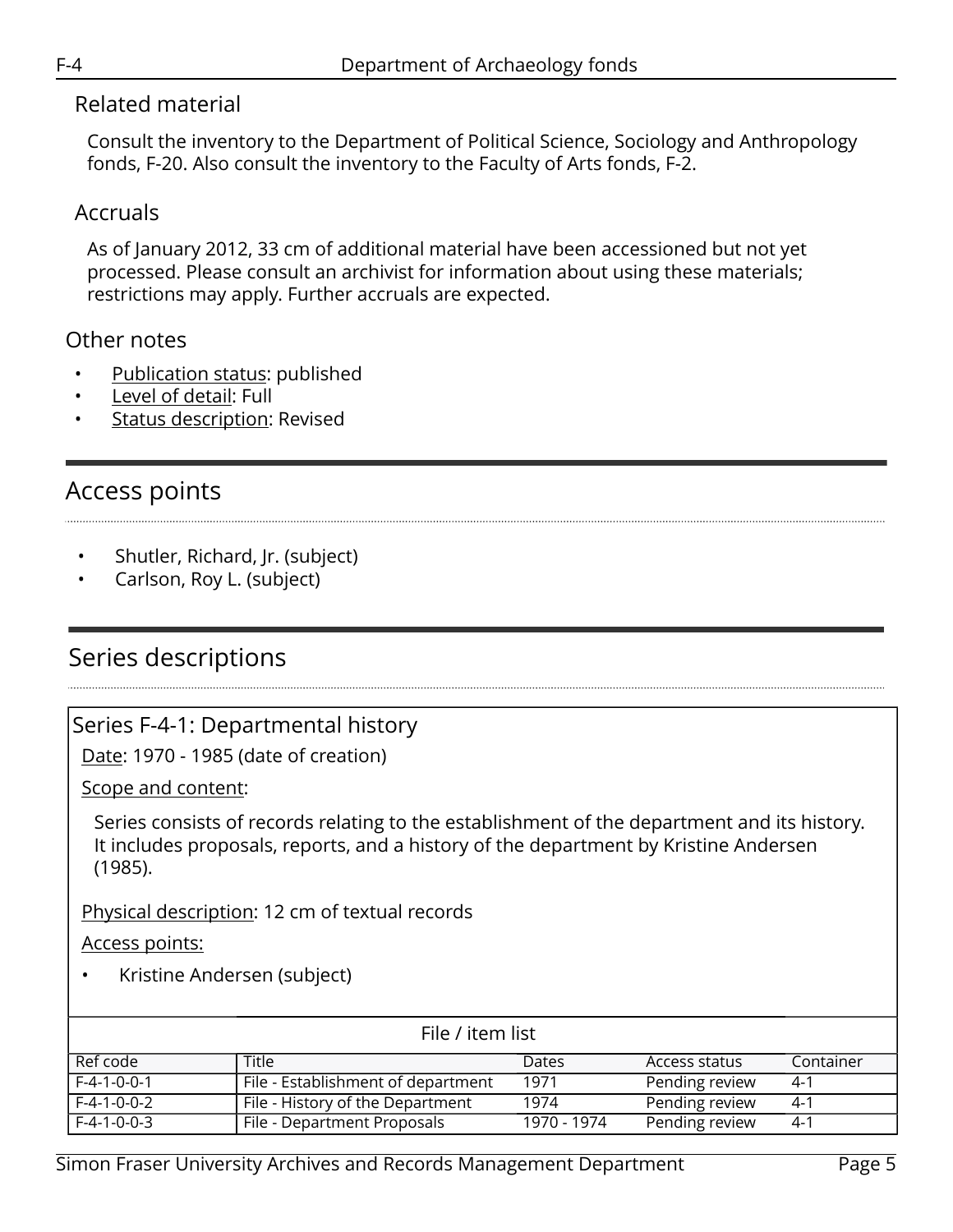<span id="page-5-0"></span>

|                              | $F-4$<br>Department of Archaeology fonds                                                    |       |                      |           |  |  |
|------------------------------|---------------------------------------------------------------------------------------------|-------|----------------------|-----------|--|--|
| $F-4-1-0-0-4$                | File - History by K. Andersen                                                               | 1985  | Pending review       | $4 - 1$   |  |  |
| Series F-4-2: Correspondence |                                                                                             |       |                      |           |  |  |
|                              |                                                                                             |       |                      |           |  |  |
|                              | Date: 1967 - 1986 (date of creation)                                                        |       |                      |           |  |  |
| Scope and content:           |                                                                                             |       |                      |           |  |  |
|                              | Series consists of correspondence and related materials received and sent by the Chair.     |       |                      |           |  |  |
|                              | It includes correspondence, journals, memoranda, and reports.                               |       |                      |           |  |  |
|                              |                                                                                             |       |                      |           |  |  |
|                              | Physical description: 1.13 m of textual records                                             |       |                      |           |  |  |
|                              |                                                                                             |       |                      |           |  |  |
| Arrangement:                 |                                                                                             |       |                      |           |  |  |
|                              |                                                                                             |       |                      |           |  |  |
|                              | Series arranged by the archivist in 1989.                                                   |       |                      |           |  |  |
|                              |                                                                                             |       |                      |           |  |  |
| Finding aids:                |                                                                                             |       |                      |           |  |  |
| A file list is available.    |                                                                                             |       |                      |           |  |  |
|                              |                                                                                             |       |                      |           |  |  |
| Accruals:                    |                                                                                             |       |                      |           |  |  |
|                              | As part of the 1994 records centre cleanout and appraisal project, the archivist added file |       |                      |           |  |  |
| F-4-2-3-0-1 to the fonds.    |                                                                                             |       |                      |           |  |  |
|                              |                                                                                             |       |                      |           |  |  |
|                              | File / item list                                                                            |       |                      |           |  |  |
|                              |                                                                                             |       |                      |           |  |  |
| Ref code                     | Title                                                                                       | Dates | Access status        | Container |  |  |
|                              | Sub-series F-4-2-1: Chronological correspondence                                            |       |                      |           |  |  |
|                              | Date: 1969 - 1980 (date of creation)                                                        |       |                      |           |  |  |
|                              | <b>Physical description: 54 cm of textual records</b>                                       |       |                      |           |  |  |
|                              |                                                                                             |       |                      |           |  |  |
|                              |                                                                                             |       |                      |           |  |  |
|                              | File / item list                                                                            |       |                      |           |  |  |
| Ref code                     | <b>Title</b>                                                                                | Dates | <b>Access status</b> | Container |  |  |
| $F-4-2-1-0-1$                | File - Chronological                                                                        | 1969  | Pending review       | $4 - 2$   |  |  |
| $F-4-2-1-0-2$                | Correspondence<br>File - Chronological                                                      | 1970  | Pending review       | $4 - 2$   |  |  |
|                              | Correspondence                                                                              |       |                      |           |  |  |
| $F-4-2-1-0-3$                | File - Chronological                                                                        | 1971  | Pending review       | $4 - 2$   |  |  |
|                              | Correspondence                                                                              |       |                      |           |  |  |
| $F-4-2-1-0-4$                | File - Chronological                                                                        | 1972  | Pending review       | $4 - 2$   |  |  |
| $F-4-2-1-0-5$                | Correspondence<br>File - Chronological                                                      | 1973  | Pending review       | $4 - 2$   |  |  |
|                              | Correspondence                                                                              |       |                      |           |  |  |
| $F-4-2-1-0-6$                | File - Chronological                                                                        | 1973  | Pending review       | $4-3$     |  |  |
|                              | Correspondence                                                                              |       |                      |           |  |  |
| $F-4-2-1-0-7$                | File - Chronological<br>Correspondence                                                      | 1974  | Pending review       | $4 - 3$   |  |  |
| $F-4-2-1-0-8$                | File - Chronological                                                                        | 1974  | Pending review       | $4 - 3$   |  |  |
|                              | Correspondence                                                                              |       |                      |           |  |  |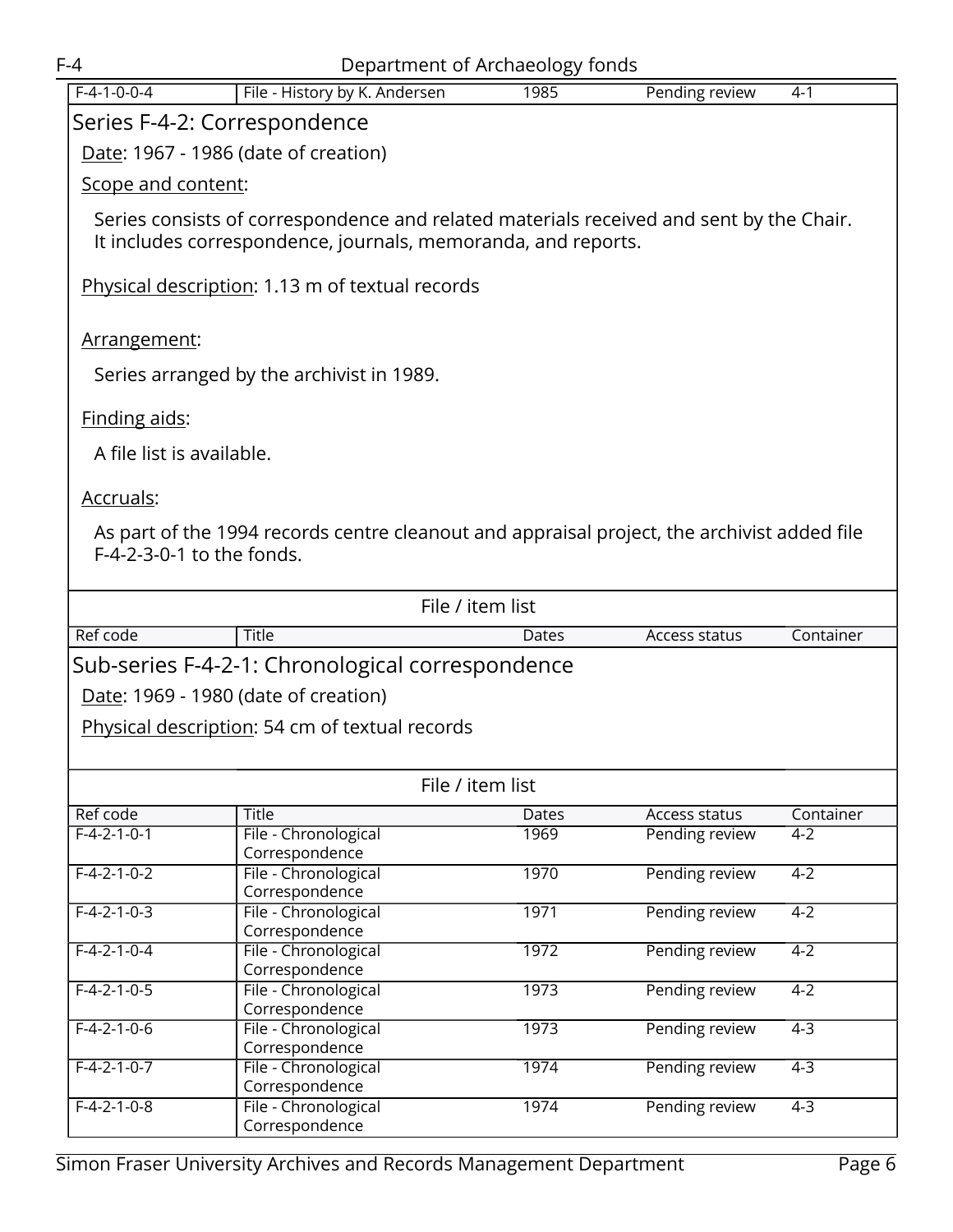| $F-4-2-1-0-9$  | File - Chronological<br>Correspondence | 1975 | Pending review | $4-3$   |
|----------------|----------------------------------------|------|----------------|---------|
| $F-4-2-1-0-10$ | File - Chronological<br>Correspondence | 1975 | Pending review | $4 - 3$ |
| $F-4-2-1-0-11$ | File - Chronological<br>Correspondence | 1976 | Pending review | $4 - 4$ |
| $F-4-2-1-0-12$ | File - Chronological<br>Correspondence | 1976 | Pending review | $4-4$   |
| $F-4-2-1-0-13$ | File - Chronological<br>Correspondence | 1977 | Pending review | $4 - 4$ |
| $F-4-2-1-0-14$ | File - Chronological<br>Correspondence | 1977 | Pending review | $4 - 4$ |
| $F-4-2-1-0-15$ | File - Chronological<br>Correspondence | 1978 | Pending review | $4-5$   |
| $F-4-2-1-0-16$ | File - Chronological<br>Correspondence | 1978 | Pending review | $4-5$   |
| $F-4-2-1-0-17$ | File - Chronological<br>Correspondence | 1979 | Pending review | $4-5$   |
| $F-4-2-1-0-18$ | File - Chronological<br>Correspondence | 1979 | Pending review | $4-5$   |
| $F-4-2-1-0-19$ | File - Chronological<br>Correspondence | 1980 | Pending review | $4 - 6$ |
| $F-4-2-1-0-20$ | File - Chronological<br>Correspondence | 1980 | Pending review | $4-6$   |

# Sub-series F-4-2-2: Memoranda

Date: 1967 - 1983 (date of creation)

#### Physical description: 59 cm of textual records

#### Access points:

- Faculty of Arts and Social Sciences
- Office of the Dean of Graduate Studies
- African and Middle East Studies
- Centre for Canadian Studies
- Continuing Studies
- Department of Spanish and Latin American Studies
- University Advancement
- Centre for Online and Distance Education
- National Film Board
- National Museums of Canada Corporation
- University of Calgary. Department of Archaeology
- Union of British Columbia Indian Chiefs
- Office of the President
- Office of the Vice-President, Academic and Provost

| File / item list |                                 |              |                |           |
|------------------|---------------------------------|--------------|----------------|-----------|
| Ref code         | Title                           | <b>Dates</b> | Access status  | Container |
| $F-4-2-2-0-1$    | . File - Memoranda              | 1968 - 1974  | Pending review | 4-6       |
| $F-4-2-2-0-2$    | File - Dean of Arts             | 1969 - 1978  | Pending review | 4-6       |
| $F-4-2-2-0-3$    | File - Dean of Graduate Studies | 1969 - 1978  | Pending review | 4-6       |

Simon Fraser University Archives and Records Management Department Page 7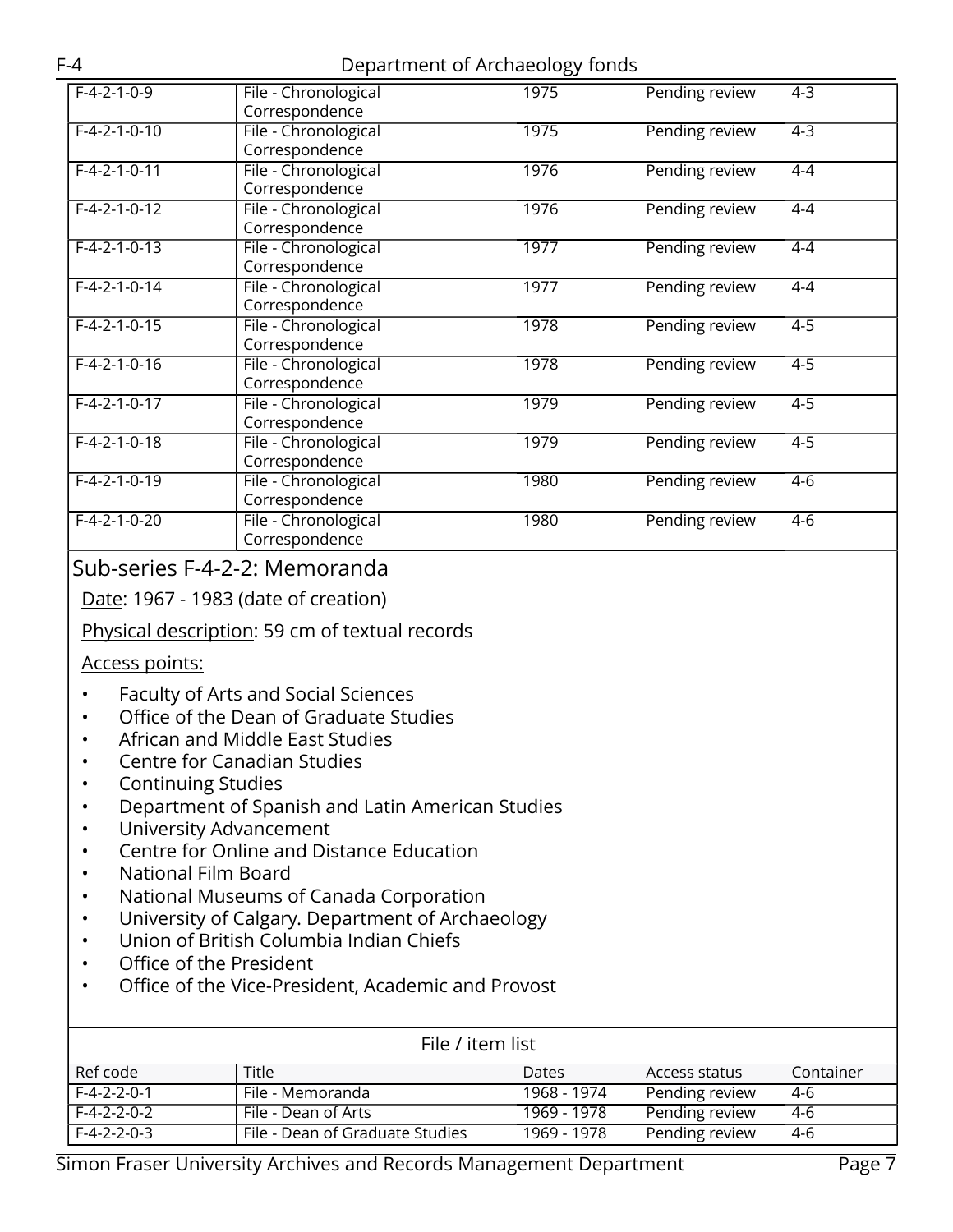<span id="page-7-0"></span>

| $F-4-2-2-0-4$                 | File - V.P.'s and President                                                    | 1972 - 1978 | Pending review | $4 - 6$   |  |
|-------------------------------|--------------------------------------------------------------------------------|-------------|----------------|-----------|--|
| $F-4-2-2-0-5$                 | File - Chair                                                                   | 1979        | Pending review | $4 - 7$   |  |
| $F-4-2-2-0-6$                 | File - Africa and Middle East Studies                                          | 1969 - 1972 | Pending review | $4-7$     |  |
| $F-4-2-2-0-7$                 | File - Africa and Middle East Studies                                          | 1973 - 1977 | Pending review | $4 - 7$   |  |
| $F-4-2-2-0-8$                 | File - Canadian Studies                                                        | 1969 - 1977 | Pending review | $4 - 7$   |  |
| $F-4-2-2-0-9$                 | File - Canadian Studies                                                        | 1978 - 1979 | Pending review | $4 - 7$   |  |
| $F-4-2-2-0-10$                | File - Continuing Studies                                                      | 1971 - 1973 | Pending review | $4 - 7$   |  |
| $F-4-2-2-0-11$                | <b>File - Continuing Studies</b>                                               | 1974 - 1976 | Pending review | $4 - 7$   |  |
| $F-4-2-2-0-12$                | File - Continuing Studies (B.C.<br>Studies),                                   | 1975 - 1978 | Pending review | $4 - 7$   |  |
| $F-4-2-2-0-13$                | File - Latin America Studies                                                   | 1969 - 1977 | Pending review | $4 - 8$   |  |
| $F-4-2-2-0-14$                | File - Resources Office                                                        | 1974 - 1978 | Pending review | $4 - 8$   |  |
| $F-4-2-2-0-15$                | File - B.C. Studies Magazine                                                   | 1970 - 1974 | Pending review | $4 - 8$   |  |
| $F-4-2-2-0-16$                | File - B.C. Studies Magazine (Special<br>Issue)                                | 1970        | Pending review | $4 - 8$   |  |
| $F-4-2-2-0-17$                | File - Bill C-33                                                               | 1976        | Pending review | $4 - 8$   |  |
| $F-4-2-2-0-18$                | File - Carbon Dating Facility                                                  | 1967 - 1973 | Pending review | $4 - 8$   |  |
| $F-4-2-2-0-19$                | File - Carbon Dating Facility                                                  | 1974 - 1978 | Pending review | $4 - 8$   |  |
| $F-4-2-2-0-20$                | File - Distance Education                                                      | 1977 - 1978 | Pending review | $4 - 8$   |  |
| $F-4-2-2-0-21$                | File - Friends of S.F.U.                                                       | 1972 - 1975 | Pending review | $4 - 8$   |  |
| $F-4-2-2-0-22$                | File - Graduate Students                                                       | 1974 - 1977 | Pending review | $4 - 9$   |  |
| $F-4-2-2-0-23$                | File - Graduate Student Supervision                                            | 1978 - 1982 | Pending review | $4-9$     |  |
| $F-4-2-2-0-24$                | File - Instruction Activity Analysis                                           | 1976 - 1979 | Pending review | $4-9$     |  |
| $F-4-2-2-0-25$                | File - M.P.X. Original Plans                                                   | 1976 - 1979 | Pending review | $4 - 9$   |  |
| $F-4-2-2-0-26$                | File - M.P.X. Extension                                                        | 1978 - 1983 | Pending review | $4 - 9$   |  |
| $F-4-2-2-0-27$                | File - National Film Board                                                     | 1975 - 1976 | Pending review | $4-9$     |  |
| $F-4-2-2-0-28$                | File - National Museum                                                         | 1970 - 1978 | Pending review | $4 - 9$   |  |
| $F-4-2-2-0-29$                | File - Sisiutl, Research Vessel                                                | 1971 - 1976 | Open           | $4 - 10$  |  |
| $F-4-2-2-0-30$                | File - Space Requirements                                                      | 1968 - 1976 | Pending review | $4 - 10$  |  |
| $F-4-2-2-0-31$                | File - Speakers                                                                | 1967 - 1977 | Pending review | $4 - 10$  |  |
| $F-4-2-2-0-32$                | File - University of Calgary<br>Archaeology Review                             | 1977 - 1978 | Pending review | $4 - 10$  |  |
| $F-4-2-2-0-33$                | File - Union of B.C. Indians                                                   | 1970 - 1975 | Pending review | $4 - 10$  |  |
|                               | Sub-series F-4-2-3: Correspondence                                             |             |                |           |  |
|                               | Date: 1981 - 1986 (date of creation)                                           |             |                |           |  |
|                               | Physical description: 2 cm of textual records                                  |             |                |           |  |
| File / item list              |                                                                                |             |                |           |  |
| Ref code                      | Title                                                                          | Dates       | Access status  | Container |  |
| $F-4-2-3-0-1$                 | File - Correspondence -- Jon<br>Driver, Chair of Graduate Program<br>committee | 1981 - 1986 | Pending review | $4-6$     |  |
| Series F-4-3: Faculty members |                                                                                |             |                |           |  |
|                               | Date: 1967 - 1986 (date of creation)                                           |             |                |           |  |
|                               |                                                                                |             |                |           |  |
| Scope and content:            |                                                                                |             |                |           |  |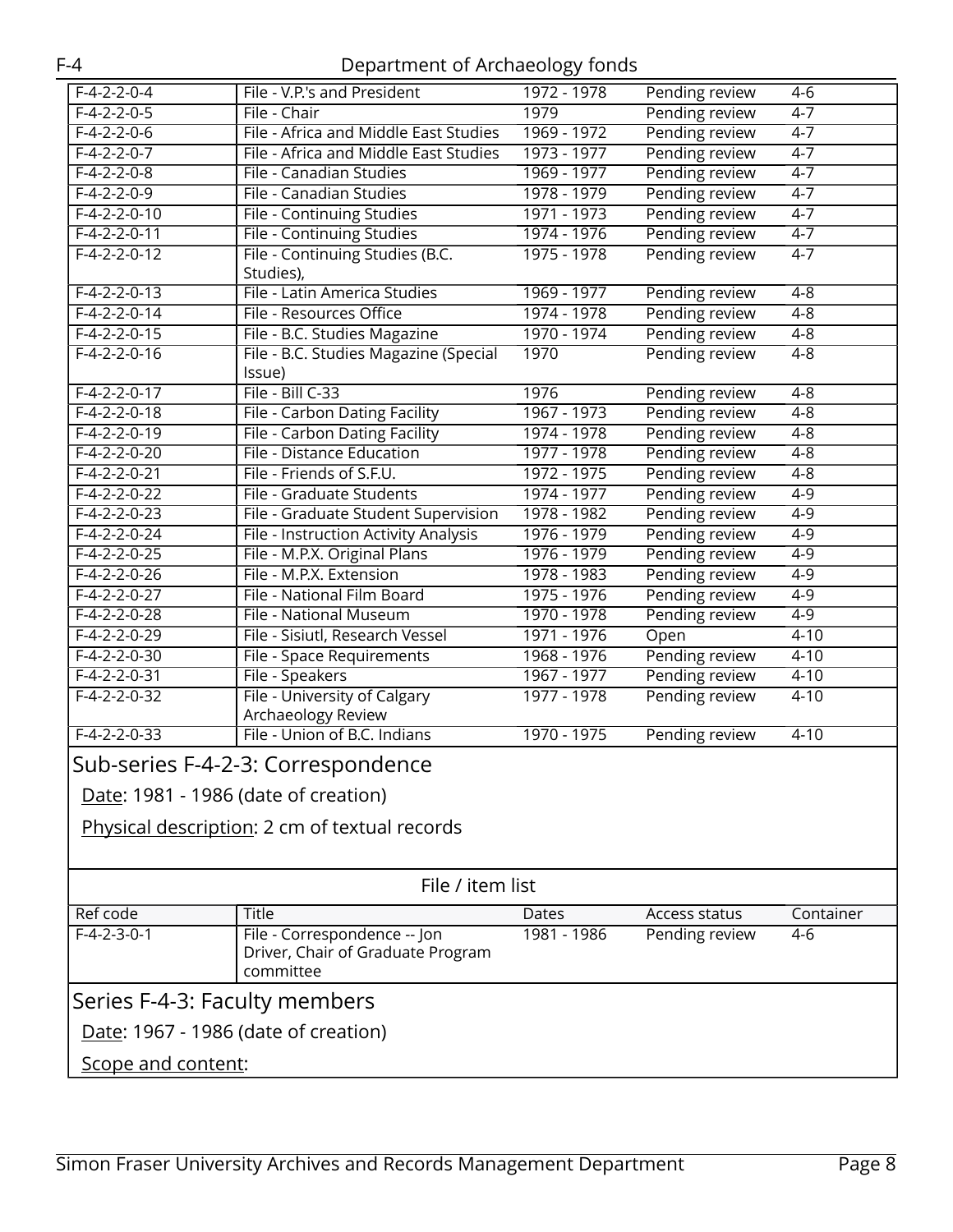Series consists of records related to faculty members, including research grant files, and correspondence with Canada Council and the President's Research Grant Committee. Record types include correspondence, memoranda, and reports.

Physical description: 40 cm of textual records

Access points:

- Canada Council for the Arts
- President's Research Grant Committee

#### Restrictions on access:

Access to records related to faculty tenure and appointments, case files, is restricted in accordance with Freedom of Information and Protection of Privacy legislation. Consult the unit list and the archivist for further information.

#### Accruals:

As part of the 1994 records centre cleanout and appraisal project, the archivist added file F-4-3-0-0-23 to the fonds.

| File / item list                      |                                      |             |                |           |
|---------------------------------------|--------------------------------------|-------------|----------------|-----------|
| Ref code                              | <b>Title</b>                         | Dates       | Access status  | Container |
| $F-4-3-0-0-1$                         | File - Tenured Faculty               | 1970 - 1976 | Pending review | $4 - 11$  |
| $F-4-3-0-0-2$                         | File - Salary Review                 | 1975 - 1977 | Pending review | $4 - 11$  |
| $F-4-3-0-0-3$                         | File - Faculty: Salary Review        | 1972 - 1982 | Pending review | $4 - 11$  |
| $F-4-3-0-0-4$                         | File - Canada Council                | 1970 - 1979 | Pending review | $4 - 11$  |
| $F-4-3-0-0-5$                         | File - President's Research Grants   | 1967 - 1974 | Pending review | $4 - 11$  |
| $F-4-3-0-0-6$                         | File - President's Research Grants   | 1975 - 1977 | Pending review | $4 - 11$  |
| $F-4-3-0-0-7$                         | File - Faculty - K                   | 1969 - 1978 | Pending review | $4 - 11$  |
| $F-4-3-0-0-8$                         | File - Faculty - H                   | 1978 - 1979 | Pending review | $4 - 11$  |
| $F-4-3-0-0-9$                         | File - FacultY - H                   | 1968 - 1976 | Pending review | $4 - 11$  |
| $F-4-3-0-0-10$                        | File - Faculty - H                   | 1977 - 1980 | Pending review | $4 - 12$  |
| $F-4-3-0-0-11$                        | File - Faculty - N                   | 1972 - 1977 | Pending review | $4 - 12$  |
| $F-4-3-0-0-12$                        | File - Faculty - N                   | 1978 - 1980 | Pending review | $4 - 12$  |
| $F-4-3-0-0-13$                        | File - Faculty - N                   | 1974 - 1975 | Pending review | $4 - 12$  |
| $F-4-3-0-0-14$                        | File - Faculty - N                   | 1976 - 1977 | Pending review | $4 - 12$  |
| $F-4-3-0-0-15$                        | File - Faculty - N                   | 1978 - 1980 | Pending review | $4 - 12$  |
| $F-4-3-0-0-16$                        | File - Faculty - S                   | 1975 - 1977 | Pending review | $4 - 13$  |
| $F-4-3-0-0-17$                        | File - Faculty - S                   | 1978 - 1979 | Pending review | $4 - 13$  |
| $F-4-3-0-0-18$                        | File - Faculty - S                   | 1980 - 1981 | Pending review | $4 - 13$  |
| $F-4-3-0-0-19$                        | File - Faculty - A                   | 1968 - 1975 | Pending review | $4 - 13$  |
| $F-4-3-0-0-20$                        | File - Faculty - A                   | 1976 - 1979 | Pending review | $4 - 13$  |
| $F-4-3-0-0-21$                        | File - Faculty - A                   | 1980 - 1983 | Pending review | $4 - 14$  |
| $F-4-3-0-0-22$                        | File - Faculty - M                   | 1971 - 1974 | Pending review | $4 - 14$  |
| $F-4-3-0-0-23$                        | File - Faculty teaching and research | 1974 - 1986 | Open           | $4 - 14$  |
| Series F-4-4: Departmental committees |                                      |             |                |           |

<span id="page-8-0"></span>Date: 1969 - 1986 (date of creation)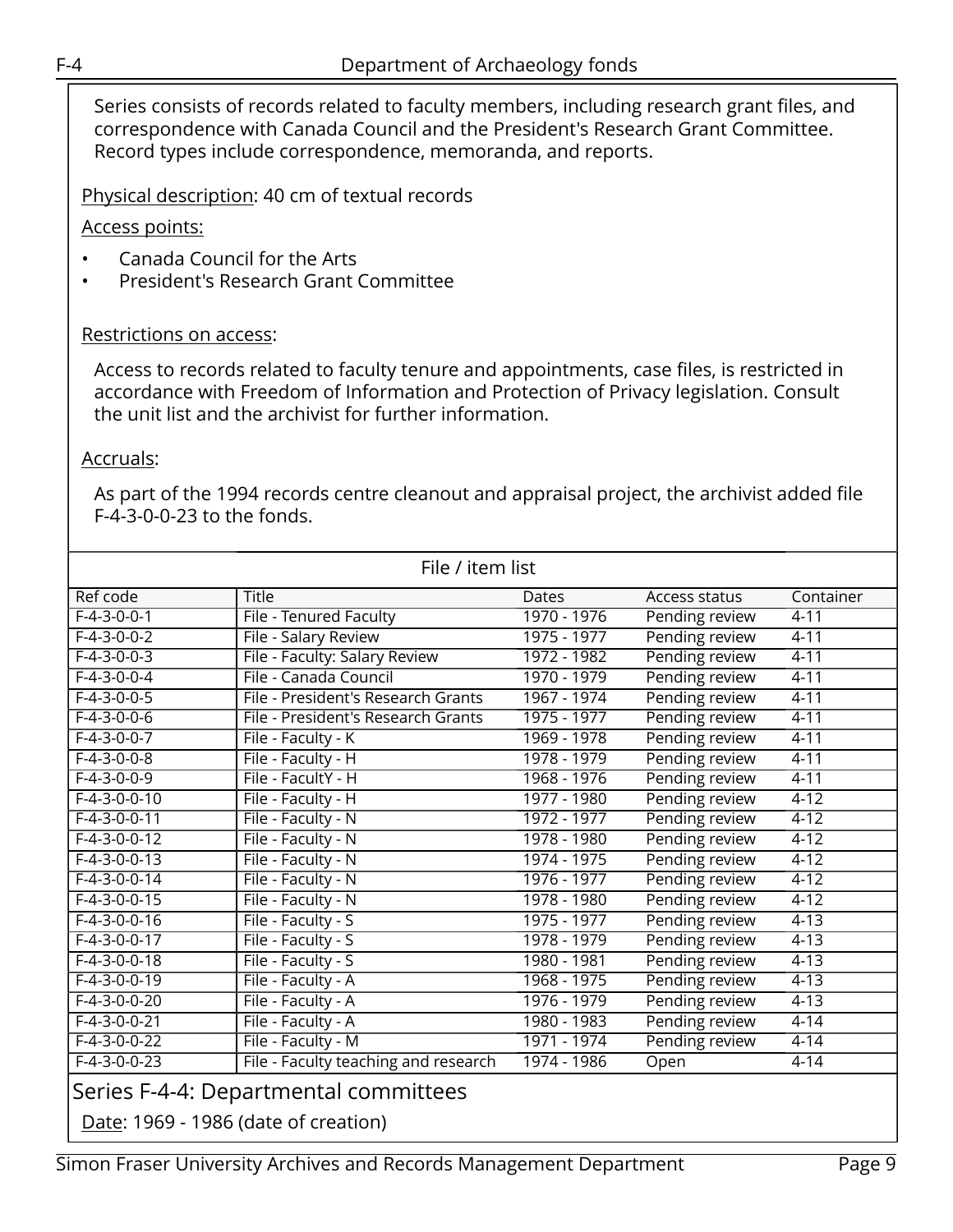#### Scope and content:

Series consists of the records of various departmental committees, including the Appointments, Graduate Studies, and Tenure committees. It includes circulars, correspondence, minutes of meetings, and memoranda.

Physical description: 9 cm of textual records

#### Access points:

- Department of Archaeology. Appointments Committee
- Department of Archaeology. Departmental Tenure Committee
- Graduate Studies Committee

#### Restrictions on access:

Access to records related to appointments and the Appointment committee is restricted in accordance with Freedom of Information and Protection of Privacy legislation. Consult the unit list and the archivist for further information.

#### Accruals:

As part of the 1994 records centre cleanout and appraisal project, the archivist added file F-4-4-0-0-10 to the fonds.

| File / item list |                                                |             |                |           |
|------------------|------------------------------------------------|-------------|----------------|-----------|
| Ref code         | <b>Title</b>                                   | Dates       | Access status  | Container |
| $F-4-4-0-0-1$    | File - Appointment Committee                   | 1974 - 1979 | Pending review | $4 - 14$  |
| $F-4-4-0-0-2$    | File - Appointments - H                        | 1974        | Pending review | $4 - 14$  |
| $F-4-4-0-0-3$    | File - Appointments - N                        | 1974        | Pending review | $4 - 14$  |
| $F-4-4-0-0-4$    | File - Appointments - N                        | 1975        | Pending review | $4 - 14$  |
| $F-4-4-0-0-5$    | File - Appointments - C                        | 1976        | Pending review | $4 - 14$  |
| $F-4-4-0-0-6$    | File - Appointment - K                         | 1977        | Pending review | $4 - 14$  |
| $F-4-4-0-0-7$    | File - Graduate Studies Committee              | 1976 - 1978 | Pending review | $4 - 14$  |
| $F-4-4-0-0-8$    | File - Graduate Studies Committee              | 1979 - 1980 | Pending review | $4 - 14$  |
| $F-4-4-0-0-9$    | File - Tenure Committee                        | 1969 - 1977 | Pending review | $4 - 14$  |
| $F-4-4-0-0-10$   | File - Graduate Program committee<br>- minutes | 1979 - 1986 | Pending review | $4 - 14$  |

## <span id="page-9-0"></span>Series F-4-5: Faculty committees

Date: 1968 - 1978 (date of creation)

Scope and content:

Series consists of the records relating to faculty committees which had departmental representation, including the Committee for Extension Credit and the Curriculum Committee. The series includes correspondence.

Physical description: 4 cm of textual records

Access points: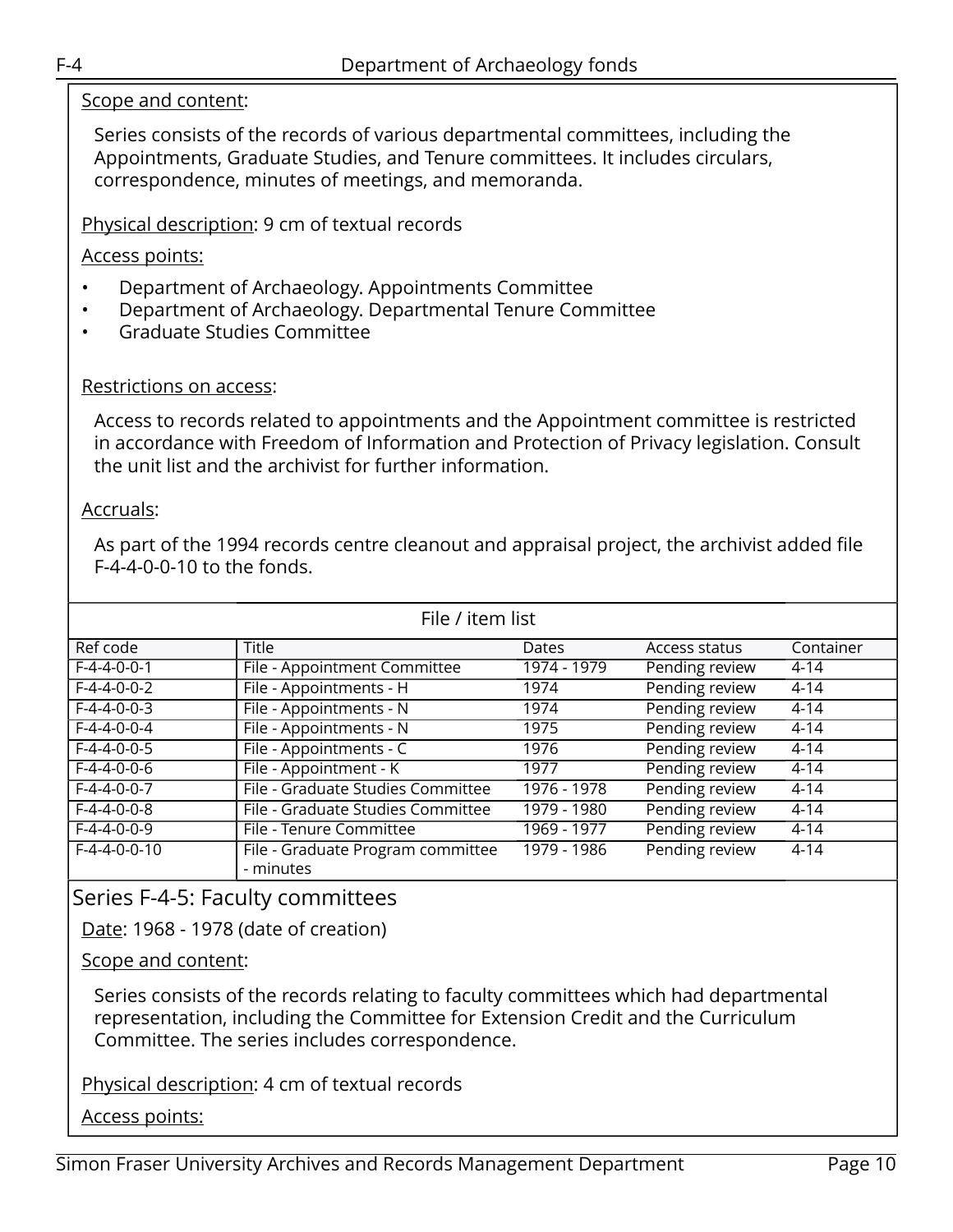### • Faculty of Arts. Advisory Committee on Extension Credit Programs

• Faculty of Arts. Curriculum Committee

| File / item list |                                                                  |              |                |           |
|------------------|------------------------------------------------------------------|--------------|----------------|-----------|
| Ref code         | Title                                                            | <b>Dates</b> | Access status  | Container |
| $F-4-5-0-0-1$    | File - Faculty of Arts: Committee for<br><b>Extension Credit</b> | 1976 - 1978  | Pending review | 4-14      |
| l F-4-5-0-0-2    | File - Faculty of Arts: Curriculum<br>Committee                  | 1968 - 1977  | Pending review | $4 - 15$  |

#### <span id="page-10-0"></span>Series F-4-6: University committees

Date: 1976 - 1978 (date of creation)

#### Scope and content:

Series consists of the records relating to the Sociology / Anthropology Articulation Committee (representing Sociology and Anthropology departments in BC universities and community colleges), and SFU's Senate Committee on Admissions and Standings.

Physical description: 5 cm of textual records

#### Access points:

- Sociology / Anthropology Articulation Committee
- Senate Committee on Admissions and Standings

<span id="page-10-2"></span><span id="page-10-1"></span>

| File / item list                               |                                                                                                                                                       |             |                |           |  |
|------------------------------------------------|-------------------------------------------------------------------------------------------------------------------------------------------------------|-------------|----------------|-----------|--|
| Ref code                                       | Title                                                                                                                                                 | Dates       | Access status  | Container |  |
| $F-4-6-0-0-1$                                  | File - Articulation Committee                                                                                                                         | 1976 - 1978 | Pending review | $4 - 15$  |  |
| $F-4-6-0-0-2$                                  | File - Senate Committee on<br>Admissions and Standings                                                                                                | 1976 - 1978 | Pending review | $4 - 15$  |  |
|                                                | Series F-4-7: Departmental reviews                                                                                                                    |             |                |           |  |
| Date: 1975 (date of creation)                  |                                                                                                                                                       |             |                |           |  |
| Scope and content:                             |                                                                                                                                                       |             |                |           |  |
|                                                | Series consists of records relating to an external review of the Department conducted in<br>1975. It includes correspondence, memoranda, and reports. |             |                |           |  |
|                                                | Physical description: 5 cm of textual records                                                                                                         |             |                |           |  |
|                                                | File / item list                                                                                                                                      |             |                |           |  |
| Ref code                                       | <b>Title</b>                                                                                                                                          | Dates       | Access status  | Container |  |
| $F-4-7-0-0-1$                                  | File - External Review Information                                                                                                                    | 1975        | Pending review | $4 - 15$  |  |
| $F-4-7-0-0-2$                                  | File - External Review                                                                                                                                | 1975        | Pending review | $4 - 15$  |  |
| Series F-4-8: Course outlines and examinations |                                                                                                                                                       |             |                |           |  |
|                                                | Date: 1966 - 1986 (date of creation)                                                                                                                  |             |                |           |  |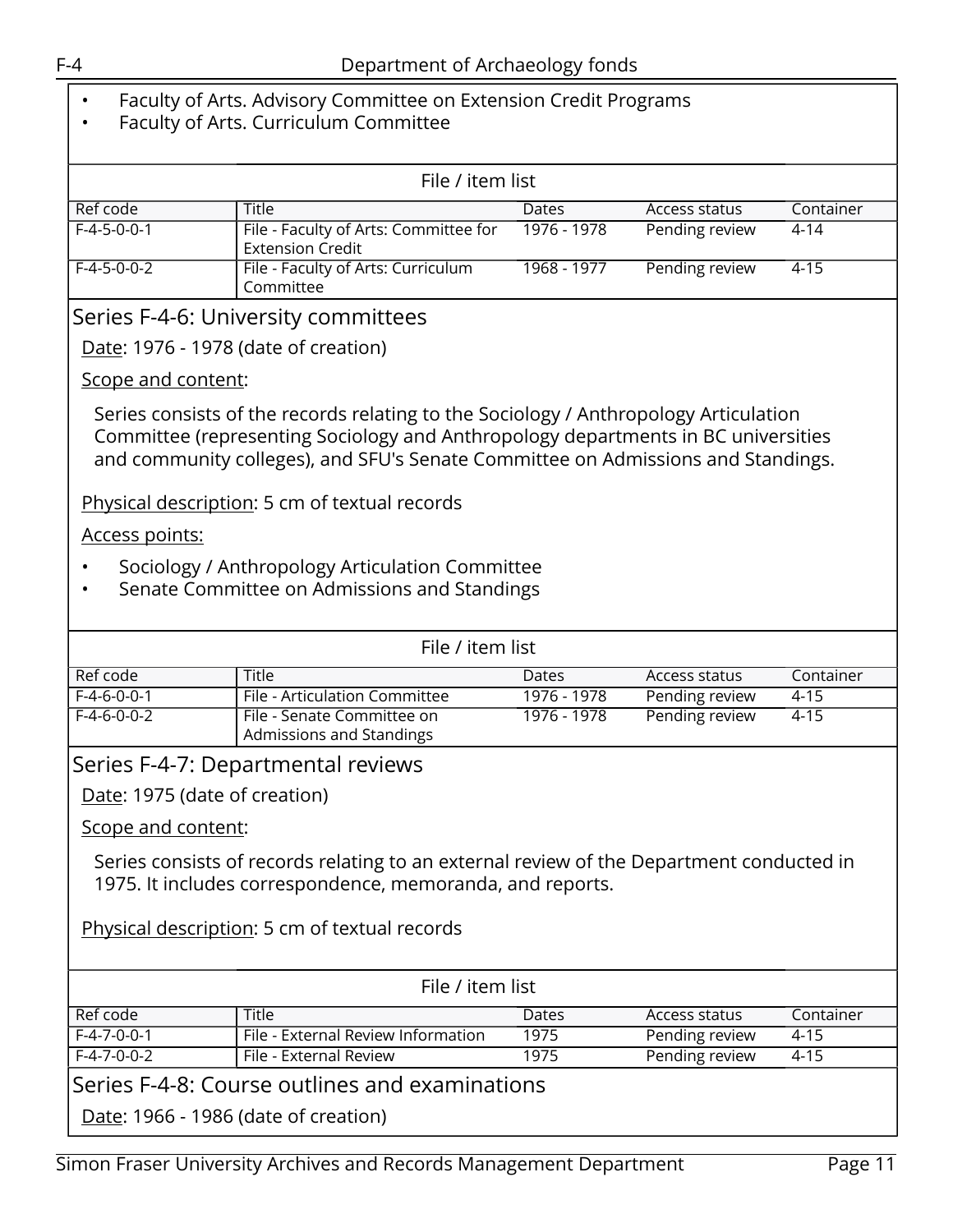#### Scope and content:

Series consists of undergraduate and graduate course outlines, graduate examinations, and new course proposals.

Physical description: 1.04 m of textual records

#### Arrangement:

Files are arranged chronologically.

#### Finding aids:

A file list is available.

#### Accruals:

As part of the 1994 records centre cleanout and appraisal project, the archivist added numerous course files (from 1980 to 1986) to the fonds.

| File / item list |                              |             |               |           |
|------------------|------------------------------|-------------|---------------|-----------|
| <b>Ref code</b>  | <b>Title</b>                 | Dates       | Access status | Container |
| $F-4-8-0-0-1$    | File - Course Outline, 101-3 | 1971 - 1979 | Open          | $4 - 16$  |
| $F-4-8-0-0-2$    | File - Course Outline, 131-3 | 1975 - 1979 | Open          | $4 - 16$  |
| $F-4-8-0-0-3$    | File - Course Outline, 223-3 | 1974 - 1978 | Open          | $4 - 16$  |
| $F-4-8-0-0-4$    | File - Course Outline, 272-3 | 1966 - 1979 | Open          | $4 - 16$  |
| $F-4-8-0-0-5$    | File - Course Outline, 273-3 | 1967 - 1979 | Open          | $4 - 16$  |
| $F-4-8-0-0-6$    | File - Course Outline, 301-2 | 1972 - 1979 | Open          | $4 - 16$  |
| $F-4-8-0-0-7$    | File - Course Outline, 330-5 | 1975 - 1979 | Open          | $4 - 16$  |
| $F-4-8-0-0-8$    | File - Course Outline, 333-3 | 1976 - 1979 | Open          | $4 - 16$  |
| $F-4-8-0-0-9$    | File - Course Outline, 335-5 | 1976 - 1977 | Open          | $4 - 16$  |
| $F-4-8-0-0-10$   | File - Course Outline, 340-3 | 1977 - 1979 | Open          | $4 - 16$  |
| $F-4-8-0-0-11$   | File - Course Outline, 360-5 | 1974 - 1978 | Open          | $4 - 17$  |
| $F-4-8-0-0-12$   | File - Course Outline, 365-5 | 1976 - 1979 | Open          | $4 - 17$  |
| $F-4-8-0-0-13$   | File - Course Outline, 370-5 | 1977 - 1978 | Open          | $4 - 17$  |
| $F-4-8-0-0-14$   | File - Course Outline, 371-5 | 1973 - 1979 | Open          | $4 - 17$  |
| $F-4-8-0-0-15$   | File - Course Outline, 372-5 | 1970 - 1979 | Open          | $4-17$    |
| $F-4-8-0-0-16$   | File - Course Outline, 373-5 | 1972 - 1979 | Open          | $4 - 17$  |
| $F-4-8-0-0-17$   | File - Course Outline, 374-5 | 1975        | Open          | $4 - 17$  |
| $F-4-8-0-0-18$   | File - Course Outline, 375-5 | 1971        | Open          | $4 - 17$  |
| $F-4-8-0-0-19$   | File - Course Outline, 376-5 | 1975 - 1979 | Open          | $4 - 17$  |
| $F-4-8-0-0-20$   | File - Course Outline, 385-3 | 1972 - 1979 | Open          | $4 - 17$  |
| $F-4-8-0-0-21$   | File - Course Outline, 410-5 | 1976 - 1979 | Open          | $4 - 18$  |
| $F-4-8-0-0-22$   | File - Course Outline, 411-5 | 1976 - 1979 | Open          | $4 - 18$  |
| $F-4-8-0-0-23$   | File - Course Outline, 432-5 | 1976 - 1979 | Open          | $4 - 18$  |
| $F-4-8-0-0-24$   | File - Course Outline, 438-3 | 1975 - 1979 | Open          | $4 - 18$  |
| $F-4-8-0-0-25$   | File - Course Outline, 439-3 | 1973 - 1979 | Open          | $4 - 18$  |
| $F-4-8-0-0-26$   | File - Course Outline, 440-3 | 1978 - 1979 | Open          | $4 - 18$  |
| $F-4-8-0-0-27$   | File - Course Outline, 442-5 | 1982        | Open          | $4 - 18$  |
| $F-4-8-0-0-28$   | File - Course Outline, 472-3 | 1969        | Open          | $4 - 18$  |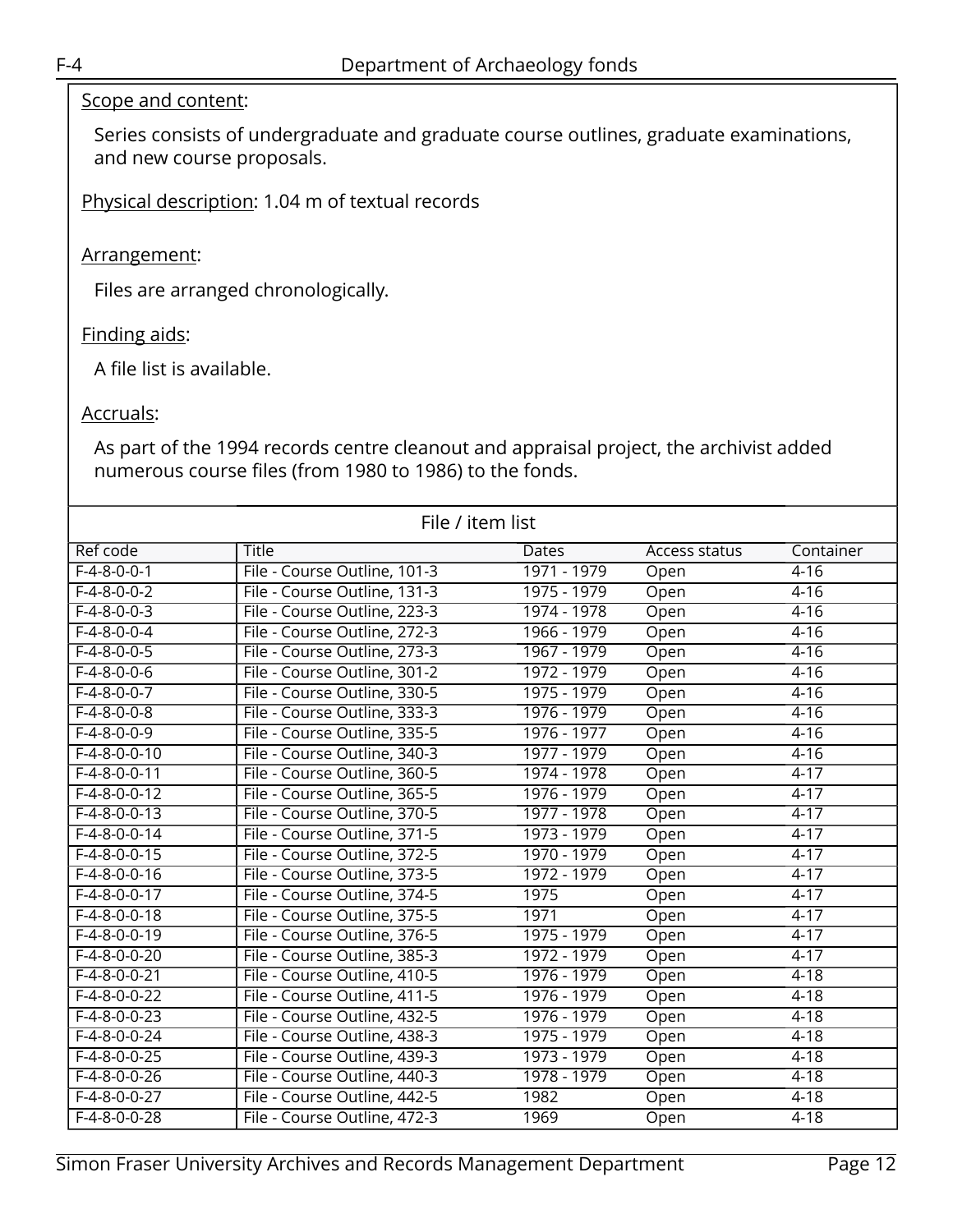| $F-4-8-0-0-29$ | File - Course Outline, 473-5                                                 | 1968 - 1978 | Open           | $4 - 18$ |
|----------------|------------------------------------------------------------------------------|-------------|----------------|----------|
| $F-4-8-0-0-30$ | File - Course Outline, 474-5                                                 | 1972 - 1977 | Open           | $4 - 18$ |
| $F-4-8-0-0-31$ | File - Course Outline, 475-5                                                 | 1971 - 1979 | Open           | $4 - 18$ |
| $F-4-8-0-0-32$ | File - Course Outline, 476-5                                                 | 1971 - 1979 | Open           | $4 - 18$ |
| $F-4-8-0-0-33$ | File - Course Outline, 480-5                                                 | 1974 - 1979 | Open           | $4 - 18$ |
| $F-4-8-0-0-34$ | File - Course Outline, 493-5                                                 | 1968 - 1979 | Open           | $4 - 18$ |
| $F-4-8-0-0-35$ | File - Course Outline, 499-5                                                 | 1975 - 1978 | Open           | $4 - 18$ |
| $F-4-8-0-0-36$ | File - Course Outline, 840                                                   | 1978        | Open           | $4 - 18$ |
| $F-4-8-0-0-37$ | File - Course Outline, 871                                                   | 1974        | Open           | $4 - 18$ |
| $F-4-8-0-0-38$ | File - Course Outline, 876                                                   | 1978        | Open           | $4 - 18$ |
| $F-4-8-0-0-39$ | File - Course Outline, 881-5                                                 | 1977        | Open           | $4 - 18$ |
| $F-4-8-0-0-40$ | File - Course Outline, 883-5                                                 | 1975        | Open           | $4 - 18$ |
| $F-4-8-0-0-41$ | File - Course Outline, 895-5                                                 | 1974 - 1978 | Open           | $4 - 18$ |
| $F-4-8-0-0-42$ | File - Course Outline, 896-5                                                 | 1974 - 1976 | Open           | $4 - 18$ |
| $F-4-8-0-0-43$ | File - ARC 898-5 (no course outline                                          | 1976 - 1979 | Open           | $4 - 19$ |
|                | available)                                                                   |             |                |          |
| $F-4-8-0-0-44$ | File - ARC 899-5 (no course outline<br>available)                            | 1976 - 1978 | Open           | $4 - 19$ |
| $F-4-8-0-0-45$ | File - Graduate Courses                                                      | 1973 - 1979 | Pending review | $4 - 19$ |
| $F-4-8-0-0-46$ | File - Graduate Examinations (none                                           | 1976 - 1979 | Open           | $4 - 19$ |
|                | available)                                                                   |             |                |          |
| $F-4-8-0-0-47$ | File - New Course Proposals                                                  | 1973 - 1979 | Pending review | $4 - 19$ |
| $F-4-8-0-0-48$ | File - ARC 101-3 The Prehistoric Past                                        | 1980 - 1981 | Open           | $4 - 24$ |
| $F-4-8-0-0-49$ | File - ARC 131-3 Human Origins                                               | 1980 - 1981 | Open           | $4 - 24$ |
| $F-4-8-0-0-50$ | File - ARC 223-3 The Prehistory of<br>Canada                                 | 1980 - 1981 | Open           | $4 - 24$ |
| $F-4-8-0-0-51$ | File - ARC 272-3 Archaeology of the<br>Old World                             | 1980 - 1981 | Open           | $4 - 24$ |
| $F-4-8-0-0-52$ | File - ARC 273-3 Archaeology of the<br>New World                             | 1980 - 1981 | Open           | $4 - 24$ |
| $F-4-8-0-0-53$ | File - ARC 301-2 Prehistoric and<br>Primitive Art                            | 1980 - 1981 | Open           | $4 - 24$ |
| $F-4-8-0-0-54$ | File - ARC 330-3 Prehistory of Latin<br>America, Peru - Campus               | 1980 - 1981 | Open           | $4 - 24$ |
| $F-4-8-0-0-55$ | File - ARC 332-3 Special Topics<br>Prehistory of South and East Asia         | 1981        | Open           | $4 - 24$ |
| $F-4-8-0-0-56$ | File - ARC 333-3 Special Topics:<br>South America                            | 1980 - 1981 | Open           | $4 - 24$ |
| F-4-8-0-0-57   | File - ARC 334-3 Special Topics:<br>Introduction to Classical<br>Archaeology | 1981        | Open           | $4 - 24$ |
| $F-4-8-0-0-58$ | File - ARC 335-5 Special Topics:<br><b>Stone Tool Analysis</b>               | 1980 - 1981 | Open           | $4 - 24$ |
| $F-4-8-0-0-59$ | File - ARC 340-3 Introductory<br>Zooarchaeology                              | 1980 - 1981 | Open           | $4 - 24$ |
| $F-4-8-0-0-60$ | File - ARC 360-5 Indian Cultures of<br>North America                         | 1980 - 1981 | Open           | $4 - 24$ |
| $F-4-8-0-0-61$ | File - ARC 365-5 Ecological<br>Archaeology                                   | 1980 - 1981 | Open           | $4 - 24$ |
| $F-4-8-0-0-62$ | File - ARC 370-3 Western Pacific<br>Prehistory                               | 1980 - 1981 | Open           | $4 - 24$ |
| $F-4-8-0-0-63$ | File - ARC 371-5 Archaeological<br>Theory                                    | 1981        | Open           | $4 - 24$ |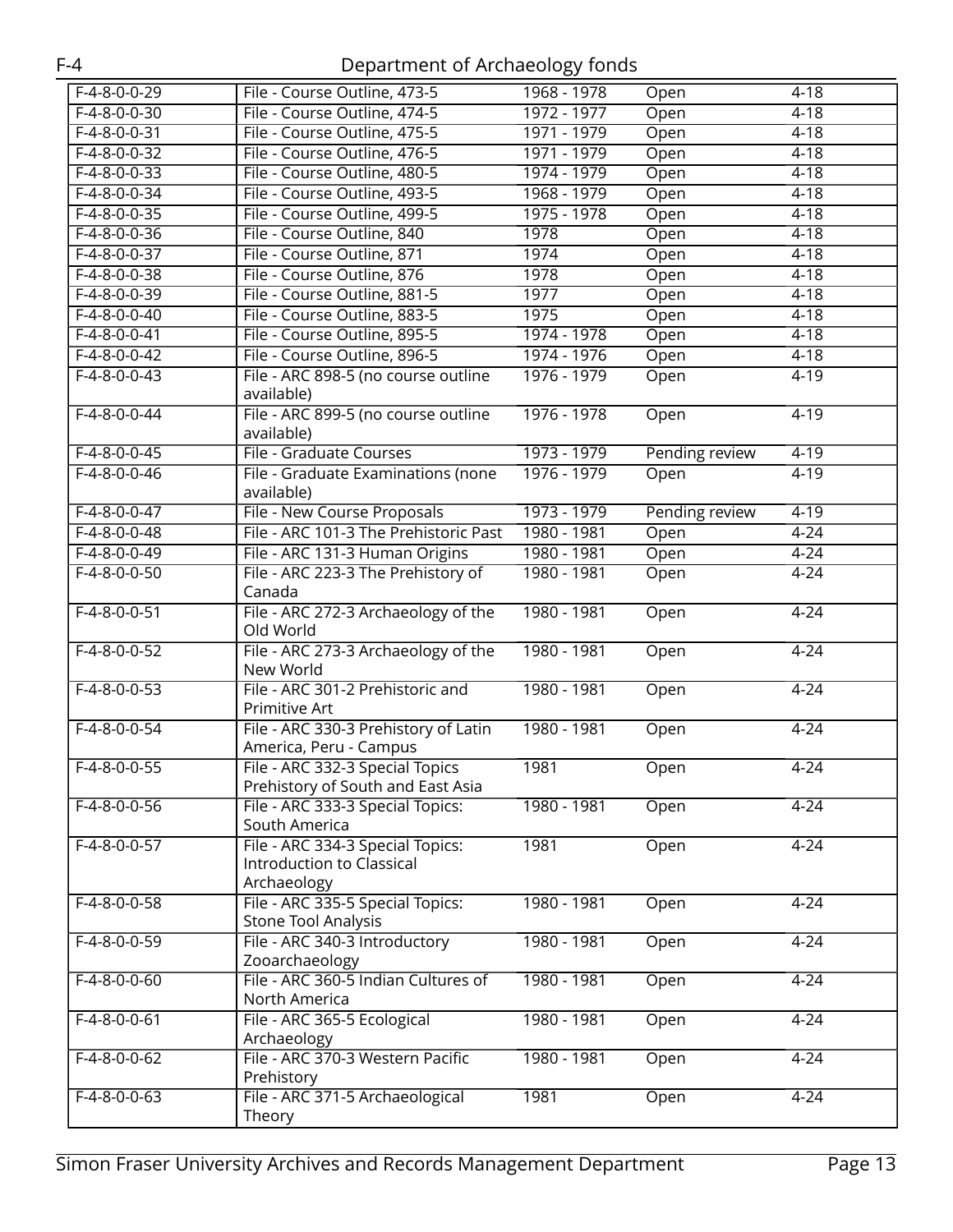|                | $-$ -parametric $ \cdots$ and $ \cdots$ $ \cdots$ $-$                                     |             |      |          |
|----------------|-------------------------------------------------------------------------------------------|-------------|------|----------|
| $F-4-8-0-0-64$ | File - ARC 372-5 Archaeology Lab<br>Techniques                                            | 1980 - 1981 | Open | $4 - 24$ |
| $F-4-8-0-0-65$ | File - ARC 373-5 Human Osteology                                                          | 1980 - 1981 | Open | $4 - 24$ |
| $F-4-8-0-0-66$ | File - ARC 376-5 Quantitative<br>Methods in Archaeology                                   | 1980 - 1981 | Open | $4 - 24$ |
| $F-4-8-0-0-67$ | File - ARC 385-3 Fossil Man                                                               | 1980 - 1981 | Open | $4 - 24$ |
| $F-4-8-0-0-68$ | File - ARC 410-5 Advanced<br>Archeometry                                                  | 1980 - 1981 | Open | $4 - 24$ |
| $F-4-8-0-0-69$ | File - ARC 411-5 Archaeological<br>Dating                                                 | 1980 - 1981 | Open | $4 - 24$ |
| $F-4-8-0-0-70$ | File - ARC 432-5 Advanced Physical<br>Anthropology                                        | 1980 - 1981 | Open | $4 - 24$ |
| $F-4-8-0-0-71$ | File - ARC 433-5, 434-5, 435-2, 436-3<br>Field School - Kwatna                            | 1980 - 1981 | Open | $4 - 25$ |
| $F-4-8-0-0-72$ | File - ARC 438-3 Application to<br>Sedimentology to Archaeology                           | 1980        | Open | $4 - 25$ |
| $F-4-8-0-0-73$ | File - ARC 439-3 Early Man and<br>Environments in North America                           | 1980 - 1981 | Open | $4 - 25$ |
| $F-4-8-0-0-74$ | File - ARC 440-3 Advanced<br>Zooarchaeology                                               | 1980 - 1981 | Open | $4 - 25$ |
| $F-4-8-0-0-75$ | File - ARC 473-3 Prehistory of Africa                                                     | 1980        | Open | $4 - 25$ |
| $F-4-8-0-0-76$ | File - ARC 474-5 Archaeology of the<br>Southwest (North America)                          | 1980 - 1981 | Open | $4 - 25$ |
| $F-4-8-0-0-77$ | File - ARC 475-5 North America -<br>Arctic                                                | 1980 - 1981 | Open | $4 - 25$ |
| $F-4-8-0-0-78$ | File - ARC 476-5 Prehistory of<br>Northwest Pacific                                       | 1980        | Open | $4 - 25$ |
| $F-4-8-0-0-79$ | File - ARC 480-5 Directed Readings                                                        | 1980 - 1981 | Open | $4 - 25$ |
| $F-4-8-0-0-80$ | File - ARC 499-5 Honors Essay                                                             | 1980        | Open | $4 - 25$ |
| $F-4-8-0-0-81$ | File - ARC 871, 872, 876 Special /<br>Selected Topics in Archaeology                      | 1980 - 1981 | Open | $4 - 25$ |
| $F-4-8-0-0-82$ | File - ARC 881-5 North American<br>Prehistory; ARC 895-5 Special Topics<br>in Archaeology | 1980 - 1981 | Open | $4 - 25$ |
| $F-4-8-0-0-83$ | File - ARC 101-3 Pre-historic Past                                                        | 1982 - 1983 | Open | $4 - 25$ |
| $F-4-8-0-0-84$ | File - ARC 131-3 Human Origins                                                            | 1982 - 1983 | Open | $4 - 25$ |
| $F-4-8-0-0-85$ | File - ARC 223-3 The Prehistory of<br>Canada (Centennial Museum)                          | 1982        | Open | $4 - 25$ |
| $F-4-8-0-0-86$ | File - ARC 272-3 Archaeology of the<br>Old World                                          | 1982        | Open | $4 - 25$ |
| $F-4-8-0-0-87$ | File - ARC 273-3 Archaeology of the<br>New World                                          | 1982 - 1983 | Open | $4 - 25$ |
| $F-4-8-0-0-88$ | File - ARC 301-2 Prehistoric and<br>Primitive Art                                         | 1982 - 1983 | Open | $4 - 25$ |
| $F-4-8-0-0-89$ | File - ARC 330-5 Prehistory of Latin<br>America                                           | 1982 - 1983 | Open | $4 - 25$ |
| F-4-8-0-0-90   | File - ARC 332-3 Special Topics and<br>Fact and Fantasy in Archaeology                    | 1982 - 1983 | Open | $4 - 25$ |
| $F-4-8-0-0-91$ | File - ARC 333-3 Special Topics in<br>Archaeology                                         | 1982 - 1983 | Open | $4 - 25$ |
| $F-4-8-0-0-92$ | File - ARC 334-3 Near East<br>Prehistory                                                  | 1983        | Open | $4 - 25$ |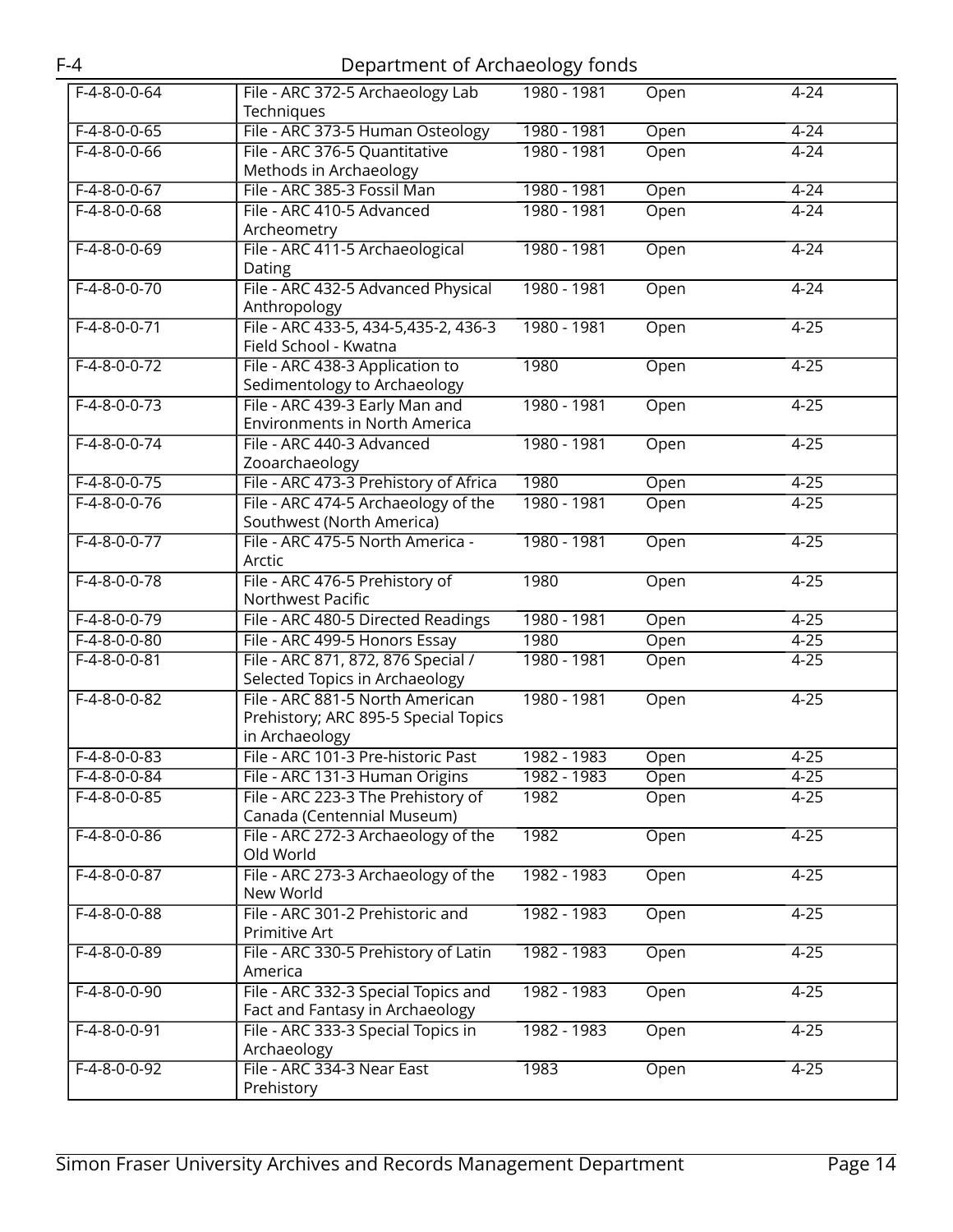|                 |                                                                                   | ັບ          |      |          |
|-----------------|-----------------------------------------------------------------------------------|-------------|------|----------|
| $F-4-8-0-0-93$  | File - ARC 335-5 Special Topics<br>Using Computers and Statistics in              | 1983        | Open | $4 - 25$ |
|                 | Archaeology                                                                       |             |      |          |
| $F-4-8-0-0-94$  | File - ARC 336-5 Special Topics in<br>Prehistoric and Primitive Art               | 1983        | Open | $4 - 25$ |
| $F-4-8-0-0-95$  | File - ARC 340-3 Introductory<br>Zooarchaeology                                   | 1982 - 1983 | Open | $4 - 25$ |
| $F-4-8-0-0-96$  | File - ARC 360-3 Indian Cultures of                                               | 1983        | Open | $4 - 25$ |
|                 | North America                                                                     |             |      |          |
| $F-4-8-0-0-97$  | File - ARC 365-3 Ecological<br>Archaeology                                        | 1982        | Open | $4 - 25$ |
| $F-4-8-0-0-98$  | File - ARC 370-3 Western Pacific<br>Prehistory                                    | 1982 - 1983 | Open | $4 - 26$ |
| $F-4-8-0-0-99$  | File - ARC 371-5 Archaeology Theory                                               | 1982 - 1983 | Open | $4 - 26$ |
| $F-4-8-0-0-100$ | File - ARC 372-5 Archaeology<br>Laboratory Techniques                             | 1982 - 1983 | Open | $4 - 26$ |
| $F-4-8-0-0-101$ | File - ARC 373-5 Human Osteology                                                  | 1983        | Open | $4 - 26$ |
| $F-4-8-0-0-102$ | File - ARC 374-3 Prehistory of South<br>and East Asia                             | 1982        | Open | $4 - 26$ |
| $F-4-8-0-0-103$ | File - ARC 376-5 Quantitative<br>methods in Archaeology                           | 1982        | Open | $4 - 26$ |
| $F-4-8-0-0-104$ | File - ARC 385-3 Fossil Man                                                       | 1982 - 1983 | Open | $4 - 26$ |
| $F-4-8-0-0-105$ | File - ARC 411-5 Archaeological                                                   | 1982 - 1983 | Open | $4 - 26$ |
|                 | Dating                                                                            |             |      |          |
| $F-4-8-0-0-106$ | File - ARC 432-5 Advanced Physical<br>Anthropology                                | 1982        | Open | $4 - 26$ |
| $F-4-8-0-0-107$ | File - ARC 433, 434, 435, 436 Field<br>School                                     | 1982        | Open | $4 - 26$ |
| $F-4-8-0-0-108$ | File - ARC 438-3 Geoarchaeology                                                   | 1982        | Open | $4 - 26$ |
| $F-4-8-0-0-109$ | File - ARC 439-3 Early Man and<br>Environments                                    | 1982 - 1983 | Open | $4 - 26$ |
| $F-4-8-0-0-110$ | File - ARC 440 Advanced<br>Zooarchaeology                                         | 1982 - 1983 | Open | $4 - 26$ |
| $F-4-8-0-0-111$ | File - ARC 442-5 Forensic<br>Anthropology                                         | 1982        | Open | $4 - 26$ |
| $F-4-8-0-0-112$ | File - ARC 473-3 Regional Studies in<br>Archaeology: Africa                       | 1983        | Open | $4 - 26$ |
| $F-4-8-0-0-113$ | File - ARC 476-5 Regional Studies in<br>Archaeology: Northwest Pacific            | 1982 - 1983 | Open | $4 - 26$ |
| $F-4-8-0-0-114$ | File - ARC 480-5 Directed Readings                                                | 1982 - 1983 | Open | $4 - 26$ |
| $F-4-8-0-0-115$ | File - ARC 485-5 Lithic Technology -<br>Hayden                                    | 1983        | Open | $4 - 26$ |
| $F-4-8-0-0-116$ | File - ARC 871-5 Selected Topics in<br>Archaeological Theory - Shutler,<br>Hayden | 1982 - 1983 | Open | $4 - 26$ |
| $F-4-8-0-0-117$ | File - ARC 876-5 Special Topics in<br>Archaeological Method - Nance               | 1983        | Open | $4 - 26$ |
| $F-4-8-0-0-118$ | File - ARC 895-5 Special Topics -<br>Driver, Skinner                              | 1982 - 1983 | Open | $4 - 26$ |
| $F-4-8-0-0-119$ | File - ARC 896-5 Directed Readings -<br>Driver, Shutler                           | 1982 - 1983 | Open | $4 - 26$ |
| $F-4-8-0-0-120$ | File - ARC Graduate Comprehensive<br>Examinations                                 | 1983 - 1984 | Open | $4 - 26$ |
| $F-4-8-0-0-121$ | File - ARC 101-3 Prehistoric Past                                                 | 1984 - 1985 | Open | $4 - 26$ |
|                 |                                                                                   |             |      |          |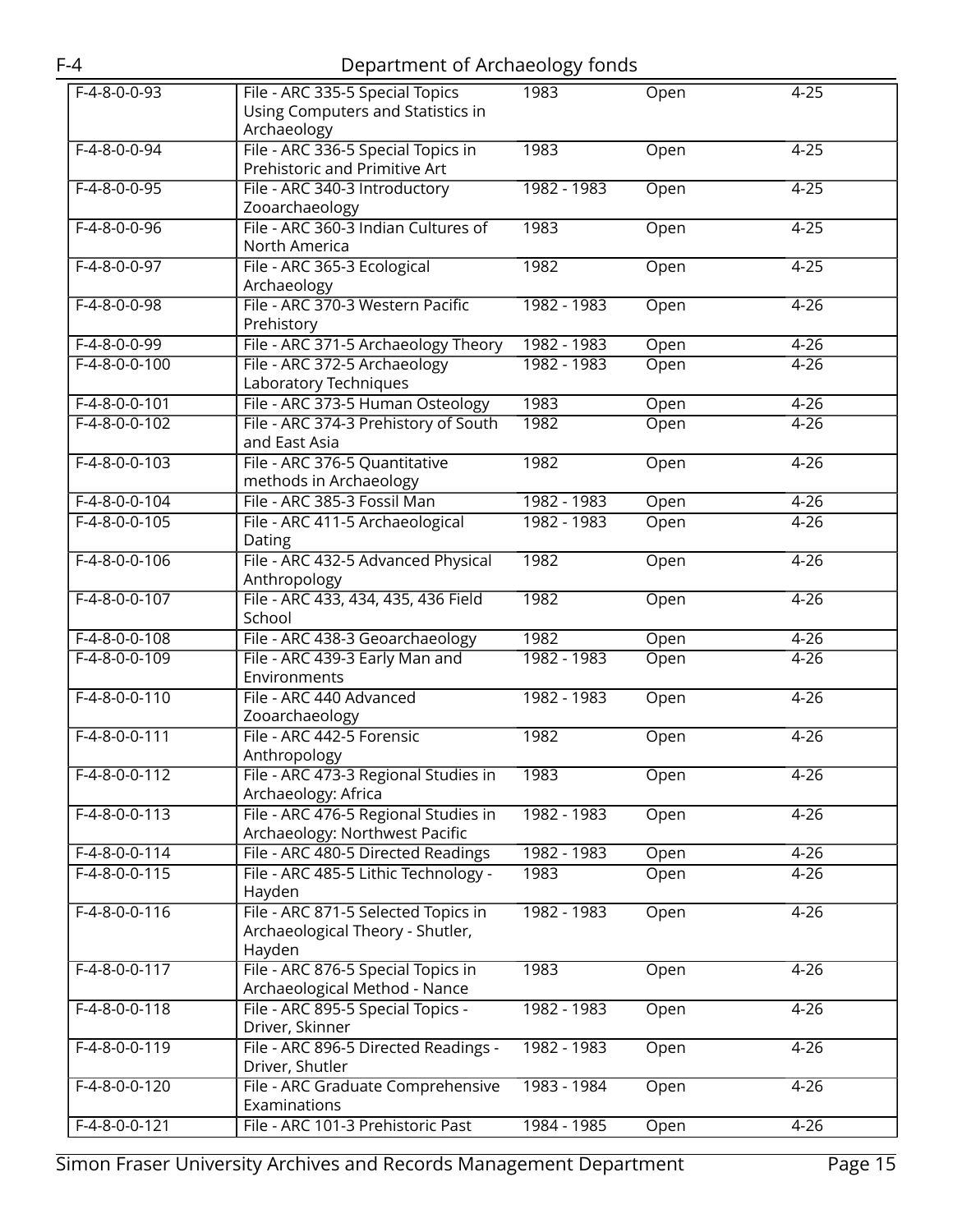| $F-4-8-0-0-122$ | File - ARC 131-3 Human Origins                        | 1984 - 1985 | Open | $4 - 26$ |
|-----------------|-------------------------------------------------------|-------------|------|----------|
| $F-4-8-0-0-123$ | File - ARC 200-3 Special Topics in                    | 1984        | Open | $4 - 26$ |
|                 | World History                                         |             |      |          |
| $F-4-8-0-0-124$ | File - ARC 201-3 Fact and Fantasy                     | 1985        | Open | $4 - 26$ |
| $F-4-8-0-0-125$ | File - ARC 223-3 The Prehistory of                    | 1984        | Open | $4 - 26$ |
|                 | Canada                                                |             |      |          |
| $F-4-8-0-0-126$ | File - ARC 272-3 Archaeology of the                   | 1984 - 1985 | Open | $4 - 26$ |
|                 | Old World                                             |             |      |          |
| $F-4-8-0-0-127$ | File - ARC 273-3 Archaeology of the                   | 1984 - 1985 | Open | $4 - 26$ |
|                 | New World                                             |             |      |          |
| $F-4-8-0-0-128$ | File - ARC 301-2 Prehistoric and                      | 1984        | Open | $4 - 27$ |
|                 | Primitive Art: Oceania                                |             |      |          |
| $F-4-8-0-0-129$ | File - ARC 330-5 Prehistory of Latin                  | 1984        | Open | $4 - 27$ |
|                 | America                                               |             |      |          |
| $F-4-8-0-0-130$ | File - ARC 332-3 Special Topics in                    | 1984 - 1985 | Open | $4 - 27$ |
|                 | Archaeology                                           |             |      |          |
| $F-4-8-0-0-131$ | File - ARC 333-3 Special Topics in                    | 1984 - 1985 | Open | $4 - 27$ |
|                 | Archaeology                                           |             |      |          |
| $F-4-8-0-0-132$ | File - ARC 334-3 Special Topics in                    | 1984        | Open | $4 - 27$ |
|                 | Archaeology                                           |             |      |          |
| $F-4-8-0-0-133$ | File - ARC 335-3 Special Topics: Stats                | 1984 - 1985 | Open | $4 - 27$ |
|                 | and Computers; Seminar (Paleo-                        |             |      |          |
|                 | Indians)                                              |             |      |          |
| $F-4-8-0-0-134$ | File - ARC 336-3 Prehistoric and                      | 1984 - 1985 | Open | $4 - 27$ |
|                 | Primitive Art-Northwest Coast                         |             |      |          |
|                 | Indian Art                                            |             |      |          |
| $F-4-8-0-0-135$ | File - ARC 340-5 Introduction to                      | 1984 - 1985 | Open | $4 - 27$ |
|                 | Zooarchaeology                                        |             |      |          |
| $F-4-8-0-0-136$ | File - ARC 360-3 Indian Cultures of                   | 1984 - 1985 | Open | $4 - 27$ |
|                 | North America                                         |             |      |          |
| $F-4-8-0-0-137$ | File - ARC 365-3 Ecological                           | 1984 - 1985 | Open | $4 - 27$ |
|                 | Archaeology<br>File - ARC 371-5 Archaeological        |             |      |          |
| $F-4-8-0-0-138$ | Theory                                                | 1984 - 1985 | Open | $4 - 27$ |
| $F-4-8-0-0-139$ | File - ARC 372-5 Archaeology                          | 1985        |      | $4 - 27$ |
|                 | Laboratory Techniques                                 |             | Open |          |
| $F-4-8-0-0-140$ | File - ARC 373-5 Human Osteology                      | 1984 - 1985 | Open | $4 - 27$ |
| $F-4-8-0-0-141$ |                                                       | 1984 - 1985 |      |          |
|                 | File - ARC 374-3 Prehistory of South<br>And East Asia |             | Open | $4 - 27$ |
| $F-4-8-0-0-142$ | File - ARC 376-5 Quantitative                         | 1985        | Open | $4 - 27$ |
|                 | Methods in Archaeology                                |             |      |          |
| F-4-8-0-0-143   | File - ARC 385-3 Fossil Man                           | 1984        | Open | $4 - 27$ |
| $F-4-8-0-0-144$ | File - ARC 432-5 Advanced Physical                    | 1985        | Open | $4 - 27$ |
|                 | Anthropology                                          |             |      |          |
| $F-4-8-0-0-145$ | File - ARC 433-5, 434-5, 435-2, 480-5                 | 1984 - 1985 | Open | $4 - 27$ |
|                 | Field School                                          |             |      |          |
| $F-4-8-0-0-146$ | File - ARC 438-3 Geoarchaeology                       | 1984 - 1985 | Open | $4 - 27$ |
| $F-4-8-0-0-147$ | File - ARC 442 -5 Forensic                            | 1984 - 1985 | Open | $4 - 27$ |
|                 | Anthropology                                          |             |      |          |
| F-4-8-0-0-148   | File - ARC 474-3 Regional Studies                     | 1984        | Open | $4 - 27$ |
|                 | in Archaeology: Southwest North                       |             |      |          |
|                 | America                                               |             |      |          |
| F-4-8-0-0-149   | File - ARC 480-5 Directed Readings                    | 1984 - 1985 | Open | $4 - 27$ |
| $F-4-8-0-0-150$ | File - ARC 485-5 Lithic Technology                    | 1984 - 1985 | Open | $4 - 27$ |
|                 |                                                       |             |      |          |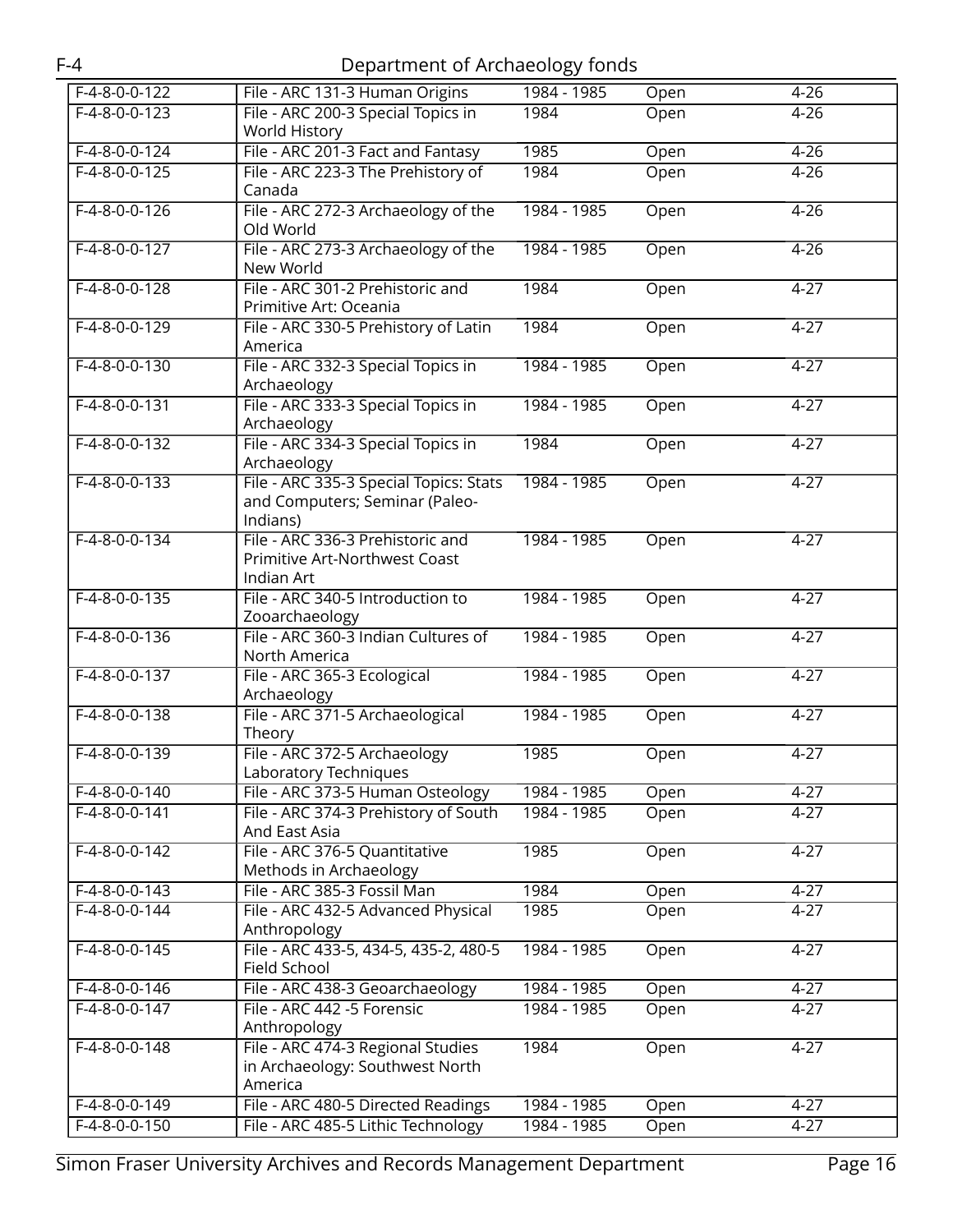| $F-4-8-0-0-151$ | File - ARC 895-5 Directed Readings -<br>Forensic Anthropology                                       | 1984 - 1985 | Open | $4 - 27$ |
|-----------------|-----------------------------------------------------------------------------------------------------|-------------|------|----------|
| $F-4-8-0-0-152$ | File - ARC 101-3 Prehistoric Past                                                                   | 1986        | Open | $4 - 27$ |
| $F-4-8-0-0-153$ |                                                                                                     | 1986        |      | $4 - 27$ |
|                 | File - ARC 131-3 Human Origins                                                                      |             | Open |          |
| $F-4-8-0-0-154$ | File - ARC 200-3 Origins of Northern<br><b>European Society</b>                                     | 1986        | Open | $4 - 28$ |
| $F-4-8-0-0-155$ | File - ARC 223-3 Prehistory of<br>Canada                                                            | 1986        | Open | $4 - 28$ |
| $F-4-8-0-0-156$ | File - ARC 272-3 Archaeology of the<br>Old World                                                    | 1986        | Open | $4 - 28$ |
| $F-4-8-0-0-157$ | File - ARC 273-3 Archaeology of the<br>New World                                                    | 1986        | Open | $4 - 28$ |
| $F-4-8-0-0-158$ | File - ARC 301-3 Prehistory and<br>Primitive Art                                                    | 1986        | Open | $4 - 28$ |
| $F-4-8-0-0-159$ | File - ARC 330-3 Prehistory of Latin<br>America                                                     | 1986        | Open | $4 - 28$ |
| $F-4-8-0-0-160$ | File - ARC 332-3 Archeology and<br>Resource Management                                              | 1986        | Open | $4 - 28$ |
| $F-4-8-0-0-161$ | File - ARC 333-3 Primate Behavior,<br>Spring; ARC 333-3 Archaeology of<br>Britain, Fall             | 1986        | Open | $4 - 28$ |
| $F-4-8-0-0-162$ | File - ARC 334-3 Special Topics: The<br>Vikings, Shamans and Sorcerers,<br>Archaeology of the Andes | 1986        | Open | $4 - 28$ |
| $F-4-8-0-0-163$ | File - ARC 335-5 Paleography of East<br>and Southeast Asia                                          | 1986        | Open | $4 - 28$ |
| $F-4-8-0-0-164$ | File - ARC 340-3 Introductory<br>Zooarchaeology                                                     | 1986        | Open | $4 - 28$ |
| $F-4-8-0-0-165$ | File - ARC 360-5 Indian Culture of<br>North America                                                 | 1986        | Open | $4 - 28$ |
| $F-4-8-0-0-166$ | File - ARC 365-3 Ecological<br>Archaeology                                                          | 1986        | Open | $4 - 28$ |
| $F-4-8-0-0-167$ | File - ARC 370-3 West Pacific<br>Prehistory                                                         | 1986        | Open | $4 - 28$ |
| $F-4-8-0-0-168$ | File - ARC 372-5 Archaeology Lab<br>Techniques                                                      | 1986        | Open | $4 - 28$ |
| $F-4-8-0-0-169$ | File - ARC 373-3 Human Osteology                                                                    | 1986        | Open | $4 - 28$ |
| $F-4-8-0-0-170$ | File - ARC 376-5 Using Computers<br>and Statistics in Archaeology                                   | 1986        | Open | $4 - 28$ |
| F-4-8-0-0-171   | File - ARC 385-5 Fossil Man                                                                         | 1986        | Open | $4 - 28$ |
| $F-4-8-0-0-172$ | File - ARC 410-5 Advanced<br>Archeometry                                                            | 1986        | Open | $4 - 28$ |
| $F-4-8-0-0-173$ | File - ARC 411-5 Archaeological<br>Dating                                                           | 1986        | Open | $4 - 28$ |
| $F-4-8-0-0-174$ | File - ARC 432-5 Advanced Physical<br>Anthropology                                                  | 1986        | Open | $4 - 28$ |
| $F-4-8-0-0-175$ | File - ARC 433-5. 434-5, 435-2, 436-3<br>Field School: Techniques of Inquiry                        | 1986        | Open | $4 - 28$ |
| $F-4-8-0-0-176$ | File - ARC 471-5 Archaeological<br>Theory                                                           | 1986        | Open | $4 - 28$ |
| $F-4-8-0-0-177$ | File - ARC 474-3 Archaeology of<br>North America and Southwest                                      | 1986        | Open | $4 - 28$ |
| $F-4-8-0-0-178$ | File - ARC 476-5 Regional Studies in<br>Archeology: Pacific Northwest                               | 1986        | Open | $4 - 28$ |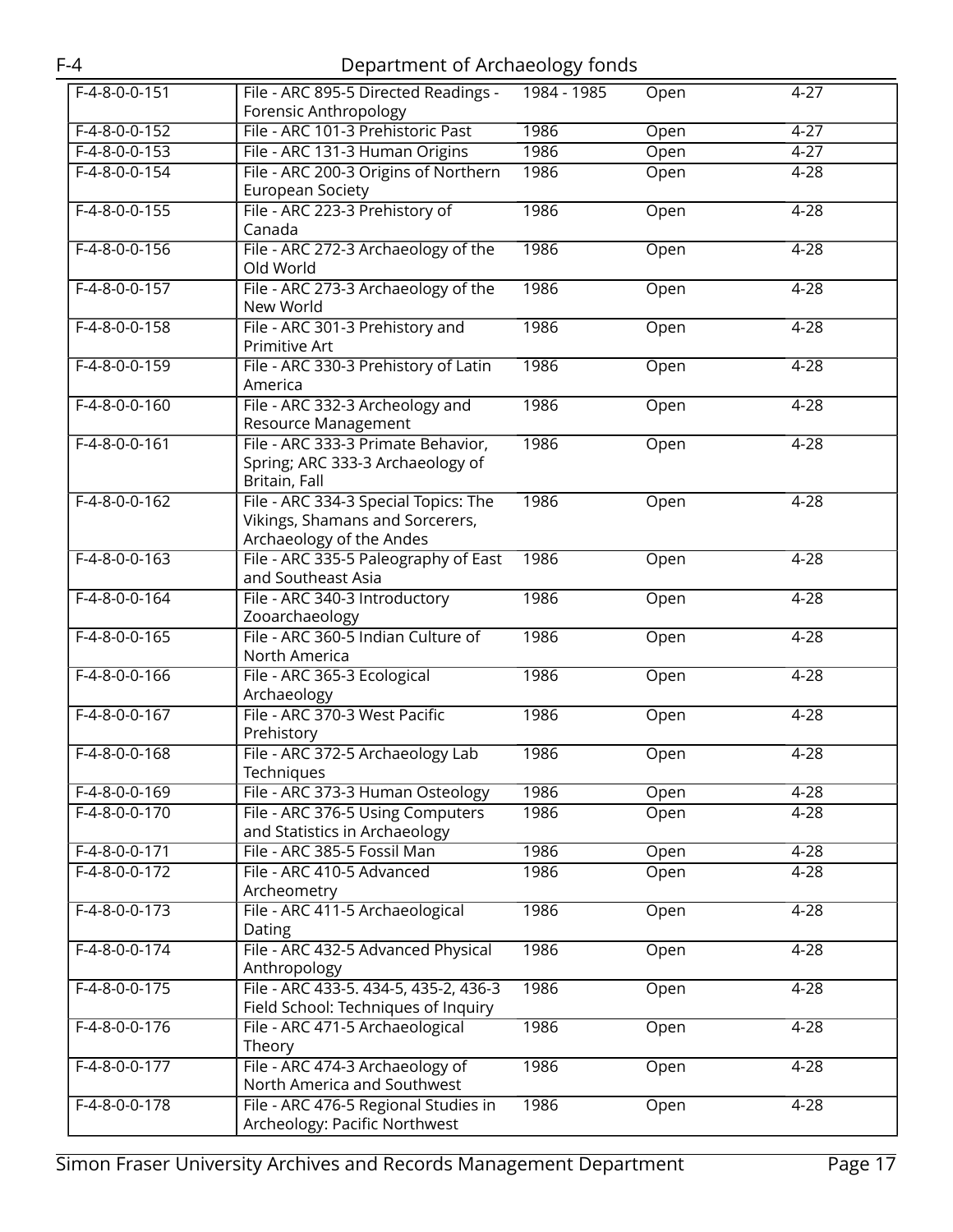| F-4-8-0-0-179 | File - ARC 480-5 Directed Readings                           | 1986 | Open | 4-28 |
|---------------|--------------------------------------------------------------|------|------|------|
| F-4-8-0-0-180 | File - ARC 871-5 Graduate Theory in<br>Archaeology           | 1986 | Open | 4-28 |
| F-4-8-0-0-181 | File - ARC 876-5 Selected Topics in<br>Archaeological Method | 1986 | Open | 4-28 |
|               |                                                              |      |      |      |

### <span id="page-17-0"></span>Series F-4-9: Archaeology field studies

Date: 1966 - 1979 (date of creation)

Scope and content:

Series consists of records relating to the Field School conducted by the Department in various locations. It includes correspondence, procedures, and field studies.

Physical description: 16 cm of textual records

| File / item list |                                       |             |                |           |
|------------------|---------------------------------------|-------------|----------------|-----------|
| Ref code         | Title                                 | Dates       | Access status  | Container |
| $F-4-9-0-0-1$    | File - Field School Correspondence    | 1966 - 1973 | Pending review | $4 - 19$  |
| $F-4-9-0-0-2$    | File - Field School Correspondence    | 1974 - 1978 | Pending review | $4 - 19$  |
| $F-4-9-0-0-3$    | File - Field School Forms             | 1970 - 1978 | Pending review | $4 - 19$  |
| $F-4-9-0-0-4$    | File - A Guide to Basic Field         | 1973        | Pending review | $4 - 19$  |
|                  | Procedures                            |             |                |           |
| $F-4-9-0-0-5$    | File - Field Studies (Bamfield)       | 1969        | Pending review | $4 - 19$  |
| $F-4-9-0-0-6$    | File - Field Studies (Bella Coola)    | 1969        | Pending review | $4 - 19$  |
| $F-4-9-0-0-7$    | File - Field Studies (Mayne Island)   | 1969        | Pending review | $4 - 19$  |
| $F-4-9-0-0-8$    | File - Field Studies (Namu)           | 1978        | Pending review | $4 - 19$  |
| $F-4-9-0-0-9$    | File - Field Studies (Pacific Rim     | 1972        | Pending review | $4 - 19$  |
|                  | National Park)                        |             |                |           |
| $F-4-9-0-0-10$   | File - Field Studies (Railway Avenue) | 1969        | Pending review | $4 - 19$  |
| $F-4-9-0-0-11$   | File - Field Studies (Salvage Sites)  | 1971        | Pending review | $4 - 20$  |
| $F-4-9-0-0-12$   | File - Field Studies (Salvage Sites)  | 1971        | Pending review | $4 - 20$  |
|                  | OFY students                          |             |                |           |
| $F-4-9-0-0-13$   | File - Field Studies (Salvage Sites)  | 1971        | Pending review | $4 - 20$  |
|                  | Management and phtographs             |             |                |           |
| $F-4-9-0-0-14$   | File - Field Studies (Salvage Sites)  | 1971        | Pending review | $4 - 20$  |
|                  | Final report                          |             |                |           |
| $F-4-9-0-0-15$   | File - Field Studies (Wet Sites)      | 1978 - 1979 | Pending review | $4 - 20$  |

<span id="page-17-1"></span>Series F-4-10: Museum of Archaeology

Date: 1967 - 1983 (date of creation)

Scope and content:

The Museum of Archaeology and Ethnology officially opened on December 15, 1979. Series consists of records relating to the Museum. It includes correspondence, reports, and posters.

Physical description: 12 cm of textual records

Access points: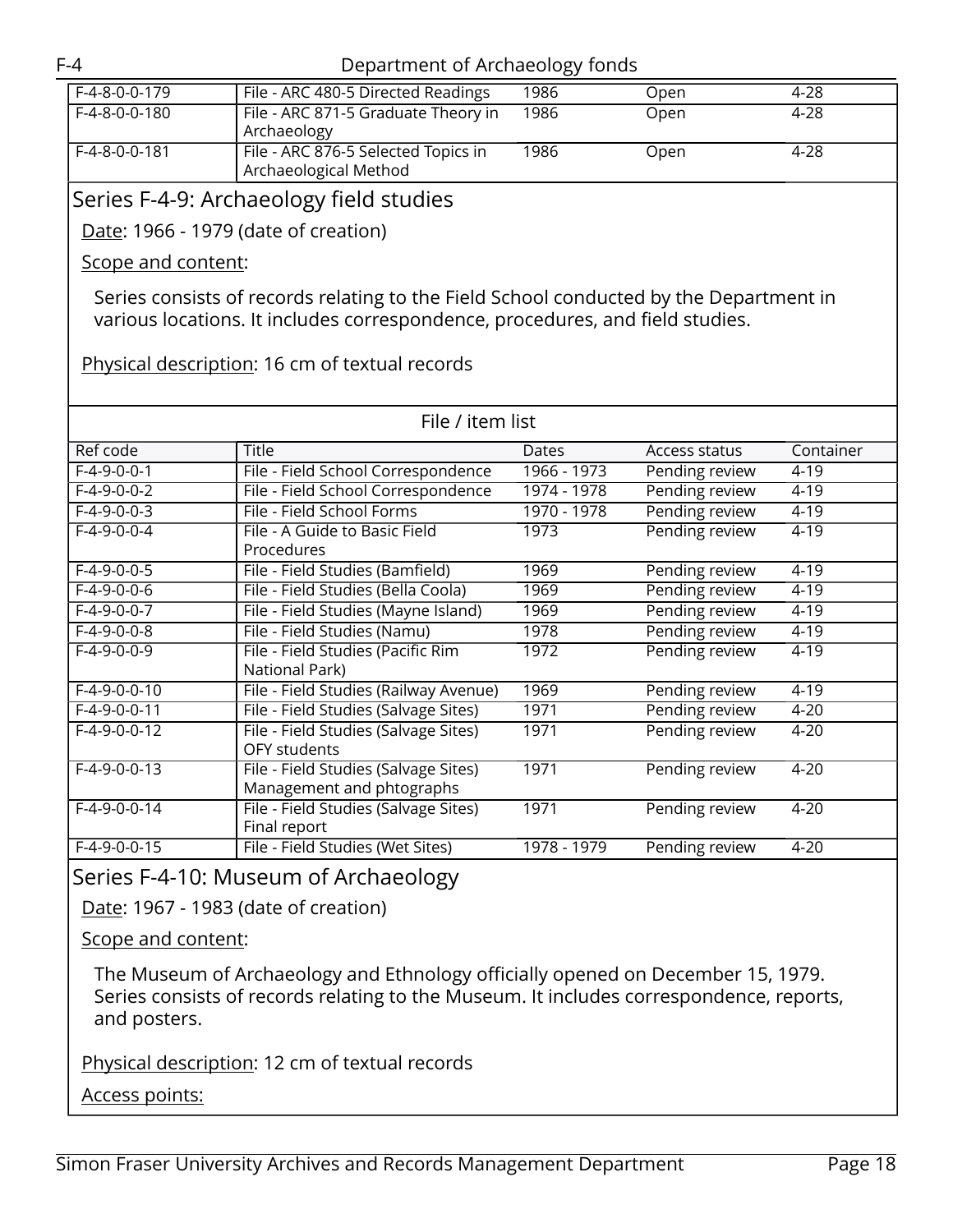# • Museum of Archaeology and Ethnology

| File / item list |                                  |              |                    |           |  |
|------------------|----------------------------------|--------------|--------------------|-----------|--|
| Ref code         | <b>Title</b>                     | <b>Dates</b> | Access status      | Container |  |
| $F-4-10-0-0-1$   | File - Museum Correspondence     | 1971 - 1975  | Pending review     | $4 - 20$  |  |
| $F-4-10-0-0-2$   | File - Museum Correspondence     | 1976 - 1977  | Pending review     | $4 - 20$  |  |
| $F-4-10-0-0-3$   | File - Museum Correspondence     | 1978         | Pending review     | $4 - 20$  |  |
| $F-4-10-0-0-4$   | File - Museum Correspondence     | 1979         | Pending review     | $4 - 21$  |  |
| $F-4-10-0-0-5$   | File - Museum Correspondence     | 1980 - 1981  | Restricted in part | $4 - 21$  |  |
| $F-4-10-0-0-6$   | File - Curator of Education      | 1980 - 1983  | Open               | $4 - 21$  |  |
| $F-4-10-0-0-7$   | File - Museum Reports            | 1973 - 1978  | Pending review     | $4 - 21$  |  |
| $F-4-10-0-0-8$   | File - Museum: Opening Ceremoney | 1979         | Open               | $4 - 21$  |  |
| $F-4-10-0-0-9$   | File - Museum Collections        | 1967 - 1981  | Restricted in part | 4-21      |  |
| F-4-10-0-0-10    | File - Poster (oversize)         | $[19-2]$     | Open               |           |  |

## <span id="page-18-0"></span>Series F-4-11: Publications

Date: 1975 - 1986 (date of creation)

Scope and content:

Series consists of records relating to departmental publications, and includes the student newsletter Debitage and the Archaeological Student Society (A.S.S.) Anti-Calendar.

#### Physical description: 3 cm of textual records

Access points:

• Archaeological Student Society

| File / item list |                                      |             |                |           |  |
|------------------|--------------------------------------|-------------|----------------|-----------|--|
| Ref code         | <b>Title</b>                         | Dates       | Access status  | Container |  |
| F-4-11-0-0-1     | File - Publications                  | 1976 - 1986 | Open           | 4-21      |  |
| F-4-11-0-0-2     | File - Students Newsletter: Debitage | 1975 - 1977 | Open           | 4-21      |  |
| F-4-11-0-0-3     | File - Student Society Anti-Calendar | 1975        | Pending review | 4-21      |  |

<span id="page-18-1"></span>Series F-4-12: Associations

Date: 1967 - 1981 (date of creation)

Scope and content:

Series consists of records relating to various professional associations, including the Archaeology Society of B.C., the Canadian Archaeological Association, the American Anthropological Association, and the International Union of Anthropological and Ethnological Sciences. It includes correspondence, memoranda, pamphlets, and reports.

Physical description: 11 cm of textual records

Access points:

• American Anthropological Association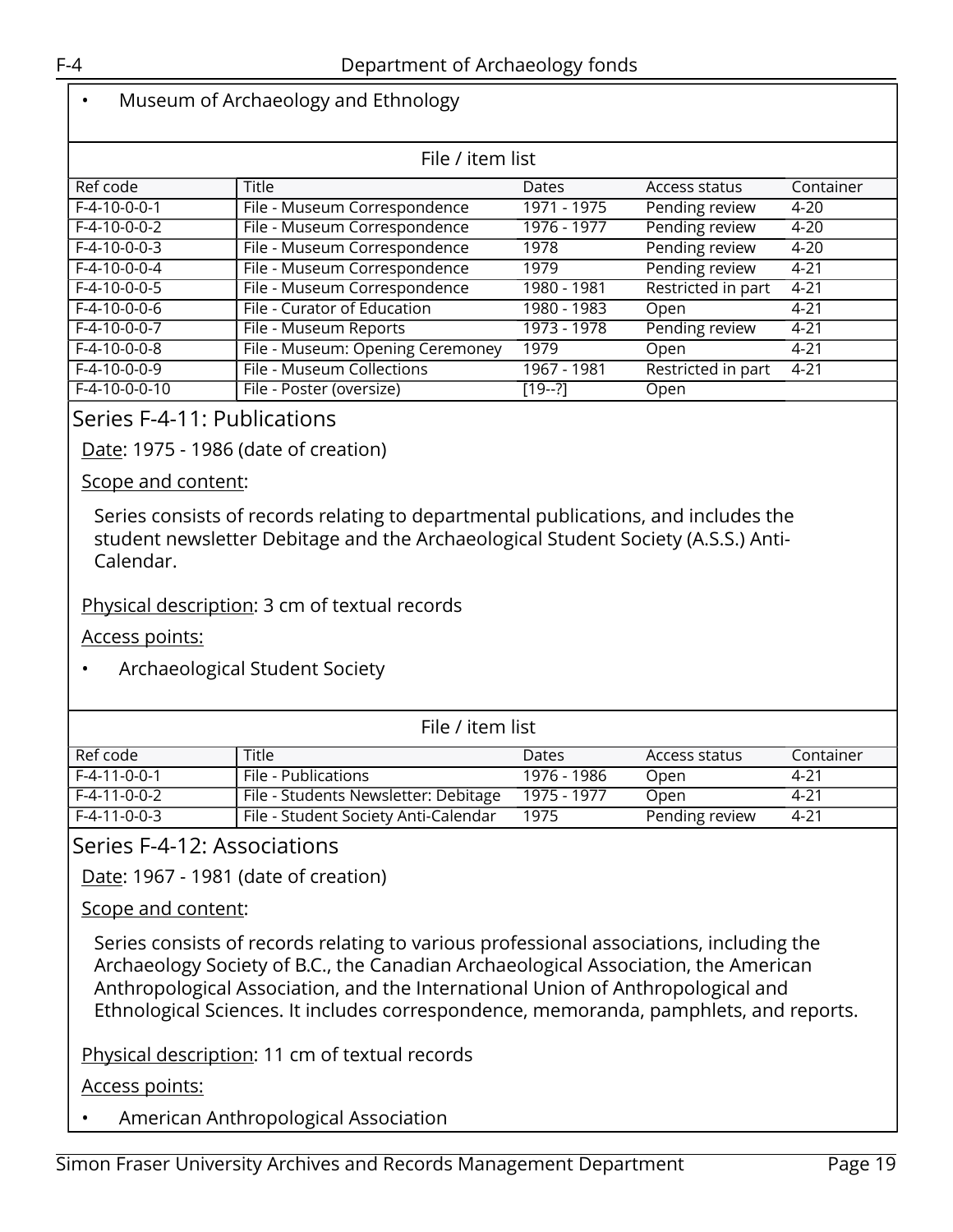- Archaeological Society of British Columbia
- Canadian Archaeological Association
- International Union of Anthropological and Ethnological Sciences

| File / item list |                                                                                      |               |                |           |  |
|------------------|--------------------------------------------------------------------------------------|---------------|----------------|-----------|--|
| Ref code         | <b>Title</b>                                                                         | Dates         | Access status  | Container |  |
| $F-4-12-0-0-1$   | File - American Anthropological<br>Association                                       | 1969 - 1977   | Pending review | $4 - 21$  |  |
| $F-4-12-0-0-2$   | File - Archaeological Society of B.C.                                                | 1968 - 1981   | Pending review | $4 - 21$  |  |
| $F-4-12-0-0-3$   | File - Canadian Archaeological<br>Association                                        | $1967 - 1973$ | Pending review | $4 - 21$  |  |
| $F-4-12-0-0-4$   | File - Canadian Archaeological<br>Association                                        | 1974 - 1976   | Pending review | $4 - 22$  |  |
| $F-4-12-0-0-5$   | File - Canadian Archaeological<br><b>Association Conference</b>                      | 1972          | Pending review | $4 - 22$  |  |
| $F-4-12-0-0-6$   | File - Canadian Archaeological<br><b>Association Conference</b>                      | 1973          | Pending review | $4 - 22$  |  |
| $F-4-12-0-0-7$   | File - International Union of<br>Anthropological and Ethnological<br><b>Sciences</b> | 1975          | Pending review | $4 - 22$  |  |
| $F-4-12-0-0-8$   | File - International Union of<br>Anthropological and Ethnological<br>Sciences        | $1976 - 1977$ | Pending review | $4 - 22$  |  |
| $F-4-12-0-0-9$   | File - International Union of<br>Anthropological and Ethnological<br>Sciences        | 1978          | Pending review | $4 - 22$  |  |

# <span id="page-19-0"></span>Series F-4-13: Boards and conferences

Date: 1975 - 1979 (date of creation)

Scope and content:

Series consists of records relating to various professional conferences and advisory boards, including the Provincial Heritage Advisory Board and the B.C. Heritage Advisory Board Permit Review committee. It includes conference programs, correspondence, memoranda, pamphlets, and reports.

## Physical description: 17 cm of textual records

Access points:

• British Columbia Heritage Advisory Board

| File / item list |                                                  |       |                |           |  |
|------------------|--------------------------------------------------|-------|----------------|-----------|--|
| Ref code         | Title                                            | Dates | Access status  | Container |  |
| $F-4-13-0-0-1$   | File - Symposium on Early Man in<br>America      | 1975  | Pending review | $4 - 22$  |  |
| $F-4-13-0-0-2$   | File - Conference on Northwest<br>Coast          | 1976  | Pending review | 4-22      |  |
| $F-4-13-0-0-3$   | File - International Congress of<br>Americanists | 1979  | Pending review | 4-22      |  |